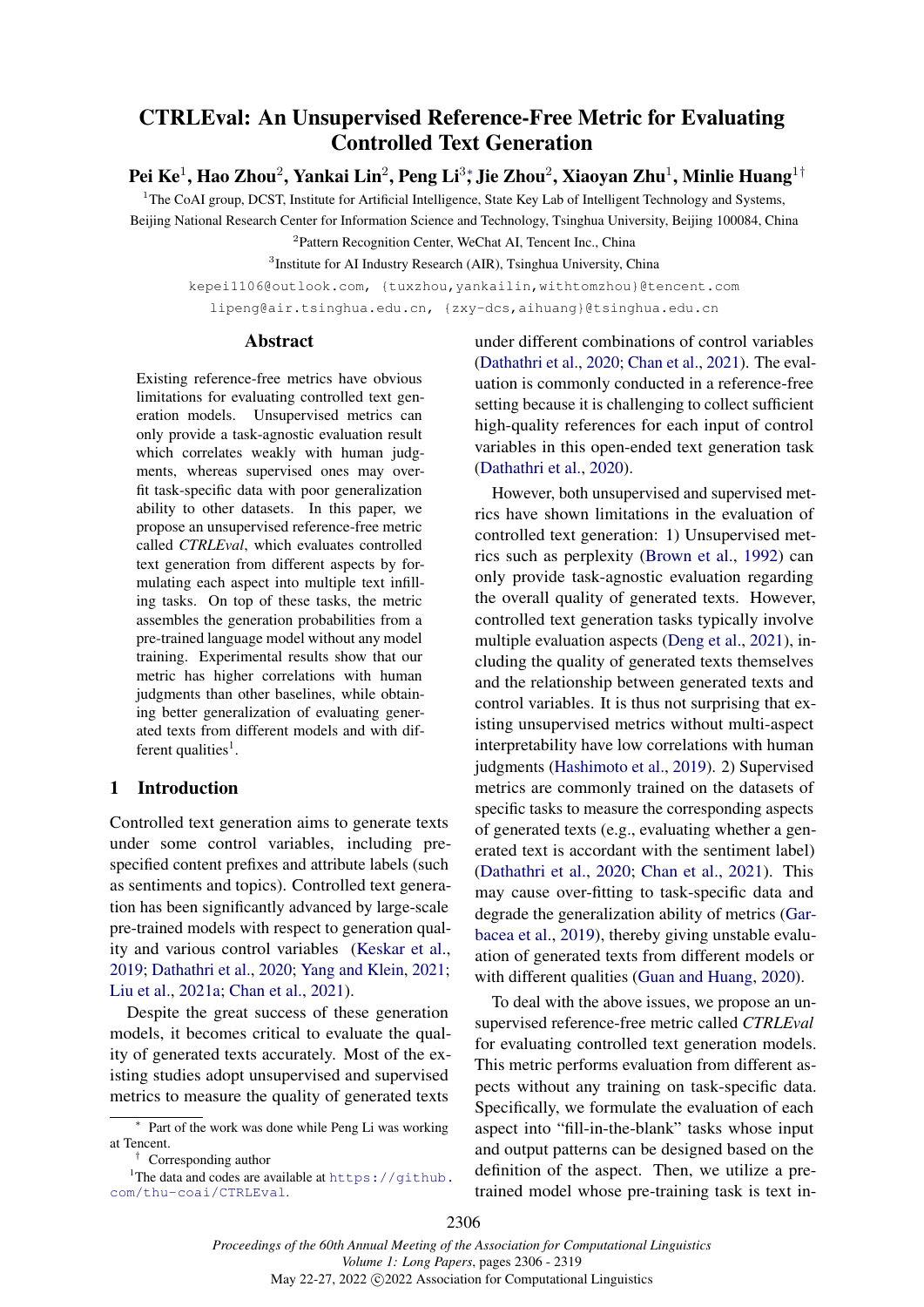filling (such as PEGASUS [\(Zhang et al.,](#page-10-1) [2020a\)](#page-10-1)) as our base model, and fuse the generation probabilities from these "fill-in-the-blank" tasks as the evaluation result. To alleviate the potential bias caused by the task design [\(Zhao et al.,](#page-10-2) [2021\)](#page-10-2), we devise multiple text infilling tasks for each aspect and use the weighted sum of all the results as the final score. In this paper, we consider three aspects which are commonly used to measure the performance of controlled text generation models, including coherence [\(Yuan et al.,](#page-10-3) [2021\)](#page-10-3), consistency [\(Rashkin et al.,](#page-10-4) [2020\)](#page-10-4), and attribute relevance [\(Dathathri et al.,](#page-8-0) [2020\)](#page-8-0). These evaluation aspects cover both the quality of generated texts and the relationship between generated texts and different control variables, which can provide a comprehensive evaluation result for controlled text generation. Experimental results show that our metric can maintain the generalization ability and achieve stable performance faced with model drift and quality drift.

Our main contributions are as follows:

- We propose an unsupervised reference-free metric called CTRLEval for evaluating controlled text generation. This metric formulates three evaluation aspects (i.e., coherence, consistency, and attribute relevance) into multiple text infilling tasks, and utilizes the ensemble of generation probabilities from a pre-trained language model as the evaluation results.
- We conduct experiments on two benchmark tasks including sentiment-controlled and topic-controlled text generation based on our collected evaluation set. Experimental results show that our proposed metric has higher correlations with human judgments, while obtaining better generalization of evaluating generated texts from different models and with different qualities.

## 2 Related Work

## 2.1 Controlled Text Generation

Early studies on controlled text generation adopt attribute label embeddings [\(Ficler and Goldberg,](#page-9-5) [2017;](#page-9-5) [Zhou et al.,](#page-10-5) [2018\)](#page-10-5) or latent variables [\(Hu](#page-9-6) [et al.,](#page-9-6) [2017;](#page-9-6) [Ke et al.,](#page-9-7) [2018;](#page-9-7) [Zhou and Wang,](#page-10-6) [2018\)](#page-10-6) to learn the complex relationship between control variables and generated texts. With the development of large-scale generative pre-trained

models, it is costly to re-train or fine-tune pretrained models on the corpora with attribute annotations [\(Keskar et al.,](#page-9-0) [2019\)](#page-9-0). Recent works resort to decoding-time methods and directly make pre-trained models generate texts towards desired attributes during inference, including PPLM [\(Dathathri et al.,](#page-8-0) [2020\)](#page-8-0), GeDi [\(Krause et al.,](#page-9-8) [2020\)](#page-9-8), FUDGE [\(Yang and Klein,](#page-10-0) [2021\)](#page-10-0) and DEXPERTS [\(Liu et al.,](#page-9-1) [2021a\)](#page-9-1). These works rely heavily on human evaluation because existing reference-free metrics including unsupervised and supervised ones are shown to have evident limitations for evaluating controlled text generation [\(Dathathri et al.,](#page-8-0) [2020\)](#page-8-0).

## 2.2 Evaluation Metric for Text Generation

Automatic evaluation metrics are important for natural language generation tasks, which can be simply divided into referenced, reference-free (also known as unreferenced) and hybrid metrics: 1) Referenced metrics usually measure the relevance between generated texts and reference texts via lexicon overlap (such as BLEU [\(Papineni et al.,](#page-10-7) [2002\)](#page-10-7), METEOR [\(Banerjee and Lavie,](#page-8-4) [2005\)](#page-8-4) and ROUGE [\(Lin,](#page-9-9) [2004\)](#page-9-9)) or embedding similarity (such as MoverScore [\(Zhao et al.,](#page-10-8) [2019\)](#page-10-8), BERTScore [\(Zhang et al.,](#page-10-9) [2020b\)](#page-10-9) and MARS [\(Liu](#page-9-10) [et al.,](#page-9-10) [2021b\)](#page-9-10)). 2) Reference-free metrics directly evaluate the quality of generated texts without references. Since unsupervised metrics like perplexity [\(Brown et al.,](#page-8-2) [1992\)](#page-8-2) and distinct n-grams [\(Li](#page-9-11) [et al.,](#page-9-11) [2016\)](#page-9-11) can only provide a task-agnostic result which correlates weakly with human judgments [\(Hashimoto et al.,](#page-9-2) [2019;](#page-9-2) [Tevet and Berant,](#page-10-10) [2021\)](#page-10-10), most of the reference-free metrics resort to supervised models. Specifically, they are trained to fit human-annotated ratings / labels (such as discriminator scores [\(Shen et al.,](#page-10-11) [2017\)](#page-10-11)) or distinguish human-written texts from negative samples (such as UNION [\(Guan and Huang,](#page-9-4) [2020\)](#page-9-4)). 3) Hybrid metrics contain both referenced and reference-free scores, such as RUBER [\(Tao et al.,](#page-10-12) [2018;](#page-10-12) [Ghaz](#page-9-12)[arian et al.,](#page-9-12) [2019\)](#page-9-12), BLEURT [\(Sellam et al.,](#page-10-13) [2020\)](#page-10-13) and BARTScore [\(Yuan et al.,](#page-10-3) [2021\)](#page-10-3).

Compared with existing reference-free metrics which are unsupervised, our metric can support the evaluation of generated texts from different aspects via the full utilization of pre-trained models and the formulation of text infilling tasks, which fits the evaluation protocol of controlled text generation well. Also, in contrast with supervised reference-free metrics, our metric can avoid over-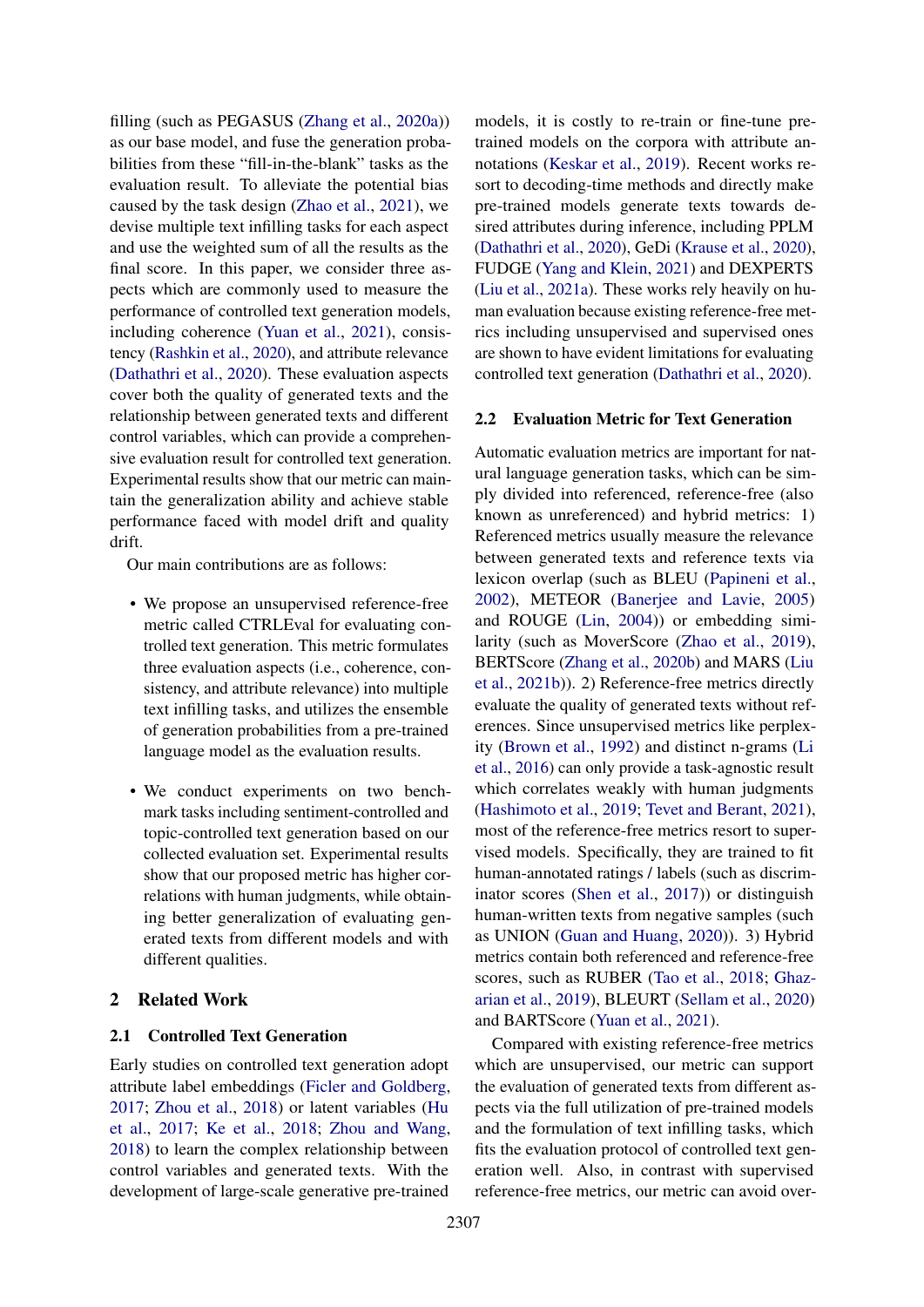<span id="page-2-0"></span>

Figure 1: Overview of CTRLEval. Left: The three evaluation aspects measure the relationship among content prefixes, attribute labels, and generated texts. **Medium**: The evaluation result  $S(I)$  is computed based on the ensemble of the scores from pattern evaluators  $E_i (1 \leq j \leq N_E)$ . The score  $s_i(I)$  of each pattern evaluator  $E_i$  is obtained by the generation probability of the encoder-decoder pre-trained language model in the text infilling task, with the input of  $f_i(I)$  and the output of  $g_i(I)$ . **Right**: The evaluation results for three aspects  $S_{coh}(I)$  /  $S_{cons}(I)$  $/ S_{AR}(I)$  are acquired by the corresponding pattern evaluators, respectively.

fitting task-specific data and maintain better generalization ability to evaluate generated texts from different models and with different qualities.

alleviate the potential bias caused by the pattern design [\(Zhao et al.,](#page-10-2) [2021\)](#page-10-2), and weight the scores of all the evaluators to obtain the final result:

 $\mathbf{v}$ 

### 3 Method

### 3.1 Task Definition and Method Overview

Given the input  $I = (X, a, Y)$  which consists of a content prefix  $X$ , an attribute label  $a$ , and a generated text  $Y$ , our goal is to acquire three evaluation results for coherence, consistency and attribute relevance, respectively.

As shown in Figure [1,](#page-2-0) our main idea is to formulate each evaluation aspect into multiple text infilling tasks and utilize the ensemble of the scores from each task as the final evaluation results. We denote each text infilling task as a *pattern evaluator* , which means evaluation with different input and output patterns. Inspired by the recent works on pattern-exploiting training [\(Schick and Schütze,](#page-10-14) [2021a,](#page-10-14)[b\)](#page-10-15) and prompt tuning [\(Gu et al.,](#page-9-13) [2021\)](#page-9-13), we define each pattern evaluator as  $E = (f, q)$ , which consists of two pattern functions to build the input and output sequence of text infilling tasks, respectively. The score of each pattern evaluator is acquired from the generation probability of the encoder-decoder pre-trained language model whose pre-training task is to generate the masked part from the remaining texts of the input. For each aspect, we devise multiple pattern evaluators to

$$
S(I) = \sum_{j=1}^{N_E} \beta_j(I) \cdot s_j(I) \tag{1}
$$

where  $N_E$  is the number of pattern evaluators,  $S(I)$ denotes the overall score for each aspect,  $\beta_i(I)$ is a factor to weight the pattern evaluators of the corresponding aspect and  $s_i(I)$  indicates the score of each pattern evaluator based on the generation probability of the pre-trained model.

#### 3.2 Evaluation Aspect

#### 3.2.1 Coherence

Coherence aims to measure whether the sentences in the generated text are semantically relevant to compose a coherent body [\(Vakulenko et al.,](#page-10-16) [2018;](#page-10-16) [Yuan et al.,](#page-10-3) [2021\)](#page-10-3), which reflects the quality of the generated text itself. Assume that the generated text Y consists of M sentences, i.e.,  $Y = (Y_1, Y_2, \cdots, Y_M)$ , we devise M pattern evaluators  $E_j = (f_j, g_j) (1 \leq j \leq M)$  to measure the relevance between each sentence and all the remaining sentences:

$$
f_j(I) = Y_{\setminus j} = Y_1 \cdots Y_{j-1} [M] Y_{j+1} \cdots Y_M \quad (2)
$$
  

$$
g_j(I) = Y_j \quad (3)
$$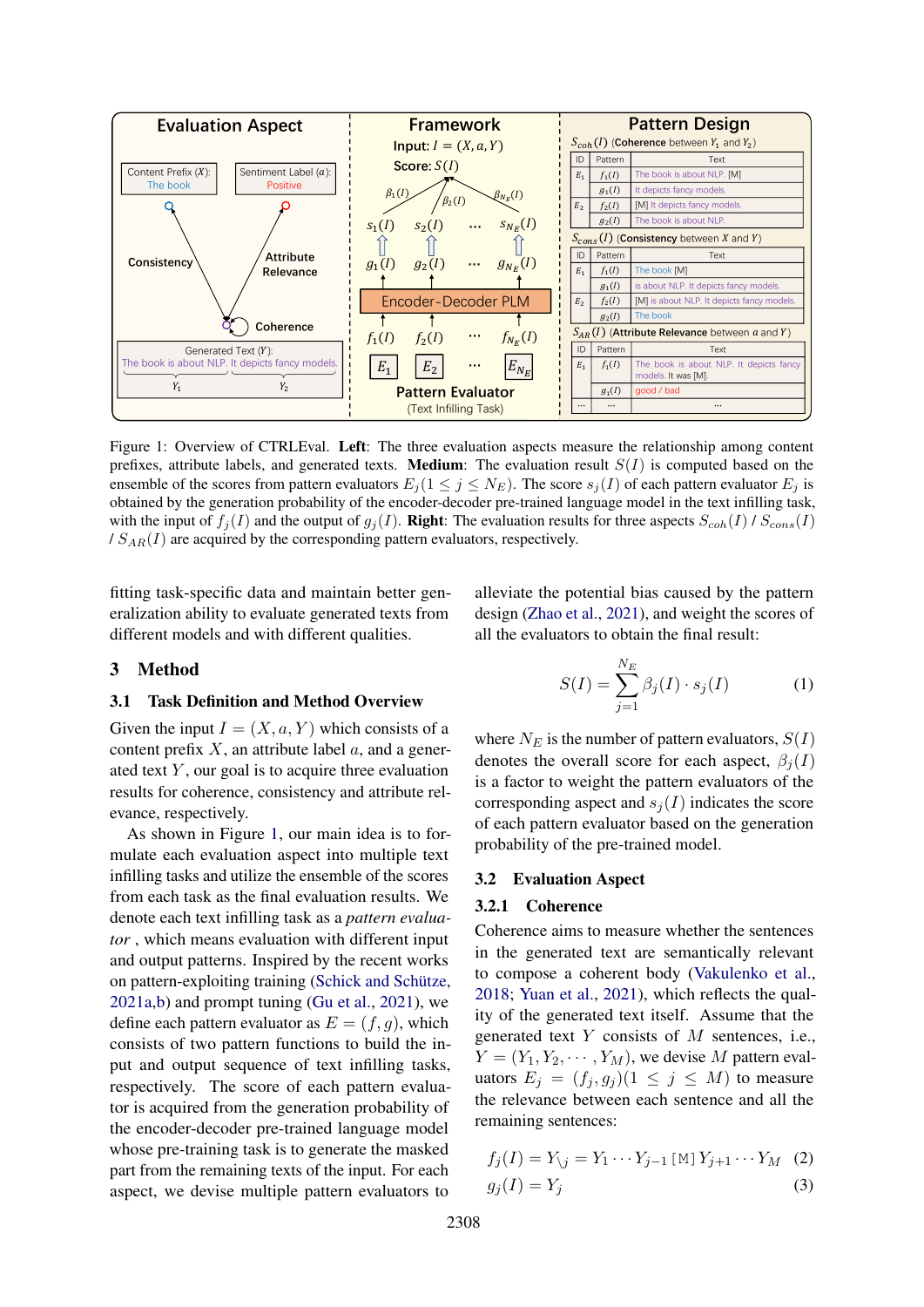where  $Y_{\setminus j}$  indicates the generated text Y with the  $j$ -th sentence replaced by a mask token [M]. The score of each pattern evaluator  $E_i$  can be computed via the log probability of the pre-trained model  $P_{\theta}$ :

$$
s_j(I) = \log P_{\theta}(g_j(I)|f_j(I)) = \log P_{\theta}(Y_j|Y_{\backslash j})
$$
\n(4)

Since specific and informative sentences are more likely to impact the quality of the whole text, we adopt normalized inverse sentence frequency (NISF) [\(Zhang et al.,](#page-10-17) [2018\)](#page-10-17) of the output sentence which can reflect its specificity to weight each pattern evaluator:

$$
\beta_j(I) = \text{NISF}(Y_j) = \frac{\text{ISF}(Y_j)}{\sum_{k=1}^M \text{ISF}(Y_k)}
$$
(5)

$$
ISF(Y_j) = \max_{w \in Y_j} IWF(w)
$$
 (6)

where the inverse sentence frequency (ISF) of  $Y_i$  is computed by the maximum inverse word frequency (IWF) of the words in  $Y_i$ . We estimate IWF on a general corpus BookCorpus [\(Zhu et al.,](#page-10-18) [2015\)](#page-10-18), which is commonly adopted as the pre-training dataset in the existing works [\(Devlin et al.,](#page-8-5) [2019\)](#page-8-5):

$$
IWF(w) = \frac{\log(1 + |C|)}{f_w} \tag{7}
$$

where  $|C|$  indicates the total number of sentences in BookCorpus and  $f_w$  denotes the number of sentences containing the word  $w$ . Thus, the evaluation result of coherence can be obtained by the ensemble of the scores from all the pattern evaluators:

$$
S_{coh}(I) = \sum_{j=1}^{M} \text{NISF}(Y_j) \cdot \log P_{\theta}(Y_j | Y_{\backslash j}) \quad (8)
$$

### 3.2.2 Consistency

Consistency aims to evaluate whether the generated text is consistent to the content prefix [\(Celikyilmaz](#page-8-6) [et al.,](#page-8-6) [2020;](#page-8-6) [Rashkin et al.,](#page-10-4) [2020\)](#page-10-4). We devise two symmetric pattern evaluators  $E_{X\to Y}$  and  $E_{Y\to X}$  to evaluate the consistency between the content prefix and the generated text as follows:

$$
f_{X \to Y}(I) = X \text{ [M]}, g_{X \to Y}(I) = Y_{\backslash X} \tag{9}
$$

$$
f_{Y \to X}(I) = [\mathbb{M}] Y_{\backslash X}, g_{Y \to X}(I) = X \qquad (10)
$$

where  $Y_{\setminus X}$  denotes the remaining part of the generated text without the prefix. Similar to coherence, we still adopt the log probability of the pre-trained model as the pattern evaluator's score and weight

them with normalized inverse sentence frequency to obtain the final result of consistency:

$$
S_{cons}(I) = \text{NISF}(Y_{\backslash X}) \cdot \log P_{\theta}(Y_{\backslash X}|X \text{ [M]})
$$

$$
+ \text{NISF}(X) \cdot \log P_{\theta}(X | \text{ [M] } Y_{\backslash X}) \text{ (11)}
$$

#### 3.2.3 Attribute Relevance

Attribute relevance aims to measure whether the generated text satisfies the attribute label [\(Dathathri](#page-8-0) [et al.,](#page-8-0) [2020\)](#page-8-0). To probe the relevance between generated texts and attribute labels, we first introduce a verbalizer  $v(\cdot)$  which maps all the attribute labels  $\alpha$  in the attribute set  $\mathcal A$  to the corresponding words [\(Schick and Schütze,](#page-10-14) [2021a\)](#page-10-14). Then, we design the pattern evaluators  $E_j = (f_j, g_j) (1 \le j \le N_{AR})$ where  $f_i(\cdot)$  adds prompts and a mask token to the generated text, and  $g_i(\cdot)$  is set to be a verbalizer:

$$
f_j(I) = \text{Concat}(\text{Prompt}_j, [M], Y) \tag{12}
$$

$$
g_j(I) = v_j(a) \tag{13}
$$

where  $Concat(\cdot)$  indicates the concatenation of the prompt, the mask token, and the generated text in some order. We give an example for the pattern design of attribute relevance which is also shown in Figure [1.](#page-2-0) In this example, the attribute is set to be the sentiment  $A = \{Positive, Negative\}$ , while the patterns are designed as  $f(I) = "Y]$  It was [M]." and  $g(I) = v(\text{Positive/Negative}) = \text{good/bad}.$ 

Inspired by the existing works [\(Schick and](#page-10-14) [Schütze,](#page-10-14) [2021a\)](#page-10-14), we use the generation probability of the corresponding label word over all the label words as the score of the pattern evaluator:

$$
s_j(I) = \frac{P_{\theta}(v_j(a)|f_j(I))}{\sum_{a' \in \mathcal{A}} P_{\theta}(v_j(a')|f_j(I))}
$$
(14)

Based on the assumption that the pattern evaluator is adequate to measure the data sample if the words of all the attribute labels are easily generated, we devise the unnormalized weighted score of each evaluator as the sum of generation probabilities over all the attribute labels:

$$
w_j(I) = \sum_{a' \in \mathcal{A}} P_{\theta}(v_j(a') | f_j(I)) \qquad (15)
$$

$$
\beta_j(I) = \frac{w_j(I)}{\sum_{k=1}^{N_{AR}} w_k(I)}\tag{16}
$$

Similarly, the evaluation result of attribute relevance can be acquired by the weighted sum of all the pattern evaluators' scores:

$$
S_{AR}(I) = \sum_{j=1}^{N_{AR}} \beta_j(I) \cdot s_j(I) \tag{17}
$$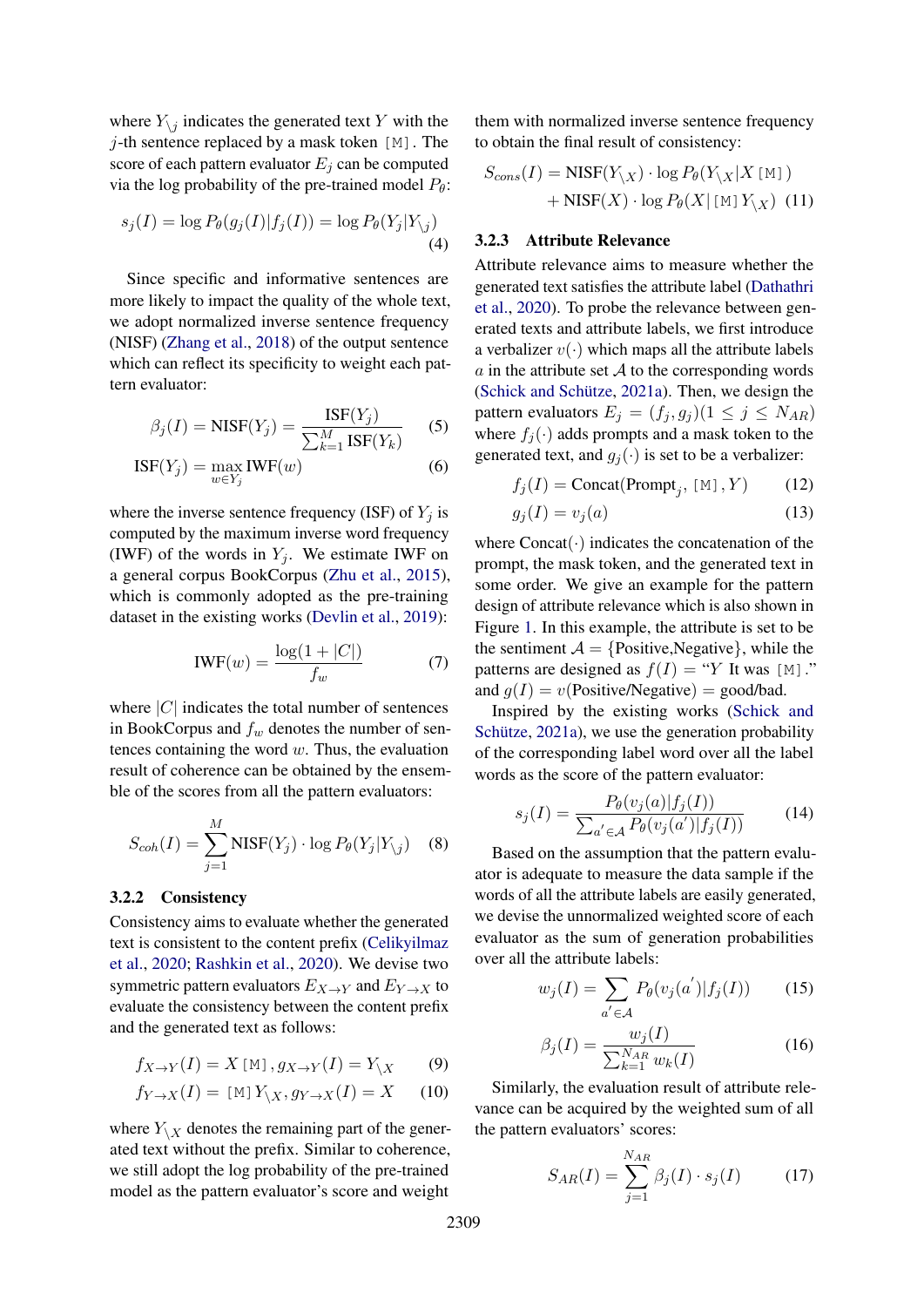<span id="page-4-0"></span>

| Task      |      |  |     |      | #Prefixes   #Labels   #Models   #Samples   #Ratings (per sample)   Length   Krippendorff's $\alpha$ |
|-----------|------|--|-----|------|-----------------------------------------------------------------------------------------------------|
| Sentiment |      |  | 360 | 54.2 | 0.626                                                                                               |
| Topic     | - 20 |  | 960 | 55.7 | 0.622                                                                                               |

Table 1: Statistics of the evaluation set, including the number of the prefixes / attribute labels / generation models / samples / ratings (per sample), the average length of each sample and Krippendorff's  $\alpha$ .

## 4 Experiment

## <span id="page-4-2"></span>4.1 Datasets

Since there is no standard benchmark dataset for evaluating controlled text generation, we construct an evaluation set to measure the correlation between automatic metrics and human judgments.

Task: We choose sentiment-controlled and topiccontrolled text generation as the benchmark tasks, which are widely used in the existing works [\(Dathathri et al.,](#page-8-0) [2020;](#page-8-0) [Chan et al.,](#page-8-1) [2021\)](#page-8-1). These two tasks require the models to generate texts conditioned on the given prefixes and sentiment / topic labels, respectively. In the task of sentiment-controlled text generation, we follow PPLM [\(Dathathri et al.,](#page-8-0) [2020\)](#page-8-0) and CoCon [\(Chan](#page-8-1) [et al.,](#page-8-1) [2021\)](#page-8-1) to adopt 15 prefixes and 2 sentiment labels (i.e., positive and negative). As for topiccontrolled text generation, we follow CoCon [\(Chan](#page-8-1) [et al.,](#page-8-1) [2021\)](#page-8-1) to adopt 20 prefixes and 4 topic labels (i.e., computers, politics, religion, and science).

Generation Models: We consider various generation models including CTRL [\(Keskar et al.,](#page-9-0) [2019\)](#page-9-0), PPLM [\(Dathathri et al.,](#page-8-0) [2020\)](#page-8-0), GeDi [\(Krause et al.,](#page-9-8) [2020\)](#page-9-8), and CoCon [\(Chan et al.,](#page-8-1) [2021\)](#page-8-1). These representative models support both the sentimentcontrolled and topic-controlled text generation tasks, and cover different levels of generation abilities. We make these models generate 3 different samples for each unique pair of prefixes and attribute labels. We set the maximum length of generated texts to be 80 and remove the last sentence if it is not complete. We directly use the generation results if they have been released by the original papers. Otherwise, we run the original codes to obtain the generation results.

Human Annotation: We collect human ratings on the generated texts from Amazon Mechanical Turk (AMT). Each survey of AMT contains a prefix, an attribute label, and five generated texts including (a) four generated texts from the above four models respectively, and (b) one negative sample which is constructed by perturbing (e.g. sentence shuffling and dropping) another sample from the evaluation set [\(Guan et al.,](#page-9-14) [2021\)](#page-9-14). We ask annotators to rate

<span id="page-4-1"></span>

| Task               | #Seed Prompts   #Prompts   #Verbalizers   #Evaluators |  |  |
|--------------------|-------------------------------------------------------|--|--|
| Sentiment<br>Topic |                                                       |  |  |

Table 2: Statistics of the pattern evaluators in attribute relevance. The number of evaluators is obtained by multiplying the number of prompts and verbalizers.

these texts with a 1-5 Likert scale for each aspect. To control the annotation quality, we discard the submissions if the annotator assigns a higher rating to the negative sample than other texts. We ensure that each generated text contains 5 valid ratings for each aspect, where the average value of valid ratings is used as the human judgments. We also calculate Krippendorff's  $\alpha$  [\(Krippendorff,](#page-9-15) [2018\)](#page-9-15) to show the agreement of human ratings, which is 0.626 / 0.622 for sentiment-controlled / topiccontrolled text generation tasks, respectively.

The statistics of the evaluation set are shown in Table [1.](#page-4-0)

#### 4.2 Implementation Details

We choose PEGASUS [\(Zhang et al.,](#page-10-1) [2020a\)](#page-10-1) as our base model in the overall result and also explore other pre-trained models in [§4.8.](#page-7-0) The hyperparameters of Transformer blocks are the same as PEGASUS-large with 568M parameters. As for the pattern evaluators in attribute relevance involving prompts and verbalizers which need to be additionally designed, we follow BARTScore [\(Yuan et al.,](#page-10-3) [2021\)](#page-10-3) to first adopt manually devised seed prompts and verbalizers in the existing works [\(Schick and](#page-10-14) [Schütze,](#page-10-14) [2021a](#page-10-14)[,b\)](#page-10-15), and then collect paraphrases to automatically expand our evaluator set. The statistics of pattern evaluators in attribute relevance are presented in Table [2.](#page-4-1) More details about the specific design of prompts and verbalizers are included in Appendix [A.](#page-11-0)

### 4.3 Baselines

We choose several state-of-the-art reference-free metrics as our baselines:

Perplexity (PPL) [\(Brown et al.,](#page-8-2) [1992\)](#page-8-2): This method calculates the perplexity of generated texts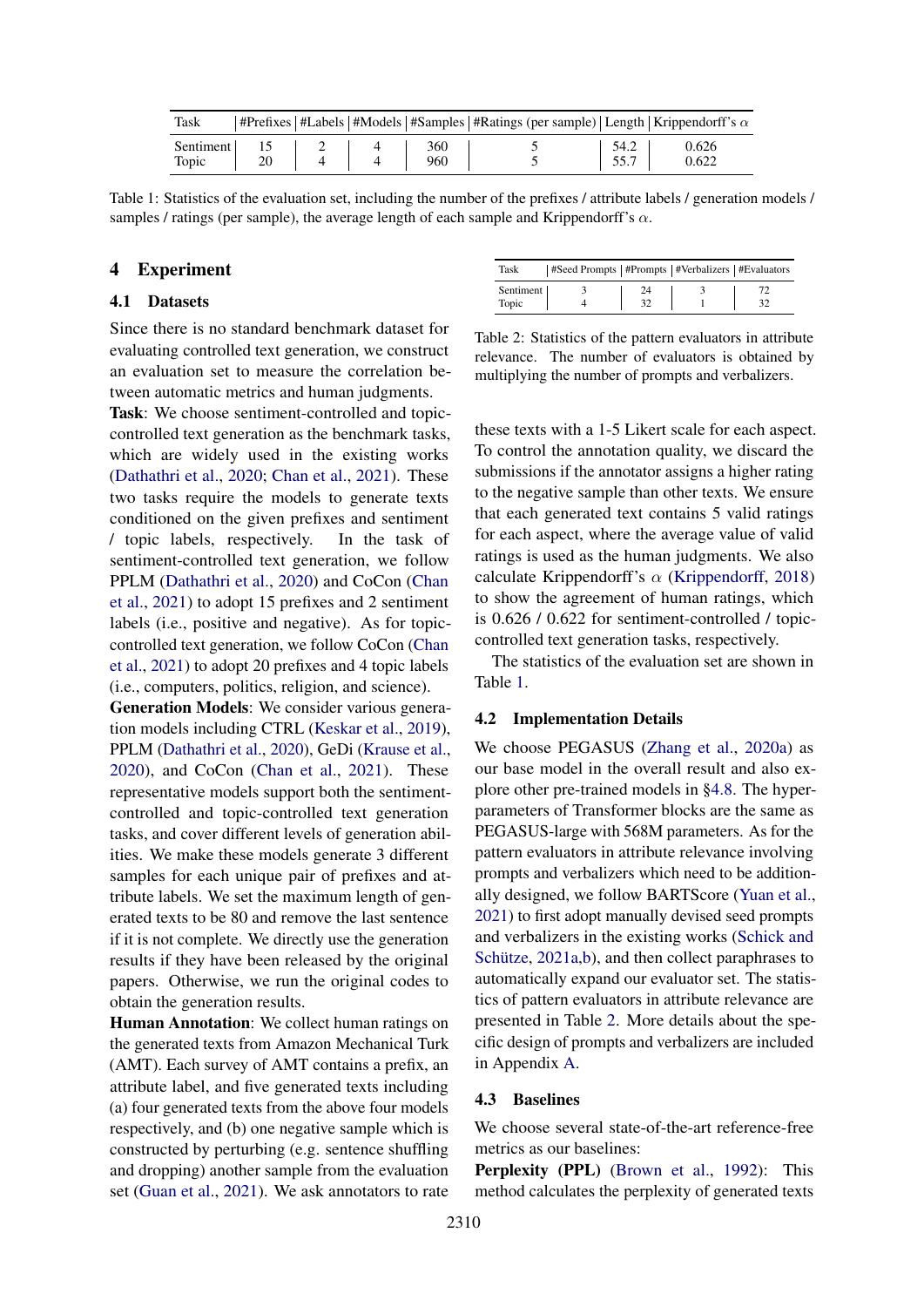<span id="page-5-1"></span>

| Task                                                                                                                          |                  | <b>Sentiment</b> |        |       |             | Topic  |                  |           |        |                  |                                                                                                                                               |        |
|-------------------------------------------------------------------------------------------------------------------------------|------------------|------------------|--------|-------|-------------|--------|------------------|-----------|--------|------------------|-----------------------------------------------------------------------------------------------------------------------------------------------|--------|
| Aspect                                                                                                                        |                  | Coherence        |        |       | Consistency |        |                  | Coherence |        |                  | Consistency                                                                                                                                   |        |
| Metric                                                                                                                        | $\boldsymbol{r}$ | $\rho$           | $\tau$ | $\,r$ | $\rho$      | $\tau$ | $\boldsymbol{r}$ | $\rho$    | $\tau$ | $\boldsymbol{r}$ | $\rho$                                                                                                                                        | $\tau$ |
| <b>DisScore</b>                                                                                                               |                  |                  |        |       |             |        |                  |           |        |                  | $(0.2938 \mid 0.2329 \mid 0.1664 \mid 0.2010 \mid 0.1662 \mid 0.1178 \mid 0.1526 \mid 0.1315 \mid 0.0937 \mid 0.0053 \mid 0.0072 \mid 0.0051$ |        |
| <b>UNION</b>                                                                                                                  |                  |                  |        |       |             |        |                  |           |        |                  | $0.2317 \mid 0.2571 \mid 0.1836 \mid 0.1925 \mid 0.1422 \mid 0.1009 \mid 0.1628 \mid 0.1300 \mid 0.0924 \mid 0.0664 \mid 0.0777 \mid 0.0553$  |        |
| <b>BLEURT</b>                                                                                                                 |                  |                  |        |       |             |        |                  |           |        |                  | $0.2585 \mid 0.2606 \mid 0.1850 \mid 0.2382 \mid 0.2012 \mid 0.1445 \mid 0.1631 \mid 0.1428 \mid 0.1016 \mid 0.0433 \mid 0.0607 \mid 0.0443$  |        |
| PPL-GPT                                                                                                                       |                  |                  |        |       |             |        |                  |           |        |                  | $(0.3376 \mid 0.3310 \mid 0.2350 \mid 0.1881 \mid 0.1672 \mid 0.1203 \mid 0.1459 \mid 0.1316 \mid 0.0940 \mid 0.1013 \mid 0.0841 \mid 0.0595$ |        |
| PPL-PEGASUS                                                                                                                   |                  |                  |        |       |             |        |                  |           |        |                  | $0.3901 \mid 0.3860 \mid 0.2743 \mid 0.2728 \mid 0.2513 \mid 0.1808 \mid 0.1420 \mid 0.1313 \mid 0.0929 \mid 0.1883 \mid 0.1771 \mid 0.1235$  |        |
| <b>BARTScore</b>                                                                                                              |                  |                  |        |       |             |        |                  |           |        |                  | $0.3880$   $0.3848$   $0.2736$   $0.2682$   $0.2533$   $0.1804$   $0.1599$   $0.1325$   $0.0939$   $0.1528$   $0.1408$   $0.0978$             |        |
| BARTScore-PEGASUS   0.3853   0.3712   0.2653   0.2480   0.2267   0.1630   0.1638   0.1493   0.1048   0.1539   0.1362   0.0953 |                  |                  |        |       |             |        |                  |           |        |                  |                                                                                                                                               |        |
| CTRLEval (Ours)                                                                                                               |                  |                  |        |       |             |        |                  |           |        |                  | $(0.4395   0.4208   0.3044   0.3226   0.3096   0.2235   0.2403   0.2245   0.1582   0.2342   0.2281   0.1595)$                                 |        |

Table 3: Pearson  $(r)$ , Spearman  $(\rho)$ , and Kendall  $(\tau)$  correlations of coherence and consistency in sentimentcontrolled and topic-controlled text generation.

<span id="page-5-2"></span>

| Task                                                                                                 |                  | Sentiment                                         |                                     |                  | Topic                                                                                                                      |                  |
|------------------------------------------------------------------------------------------------------|------------------|---------------------------------------------------|-------------------------------------|------------------|----------------------------------------------------------------------------------------------------------------------------|------------------|
| Aspect                                                                                               |                  | Attr. Rel.                                        |                                     |                  | Attr. Rel.                                                                                                                 |                  |
| Metric                                                                                               | $\boldsymbol{r}$ | $\rho$                                            | $\tau$                              | $\boldsymbol{r}$ | $\rho$                                                                                                                     | $\tau$           |
| DisScore<br><b>UNION</b><br><b>BLEURT</b>                                                            | 0.0801           |                                                   | $0.0652$   0.0467   0.1040   0.0841 |                  | $0.2213$   0.2914   0.2068   0.3624   0.2777   0.1969<br>$-0.0133$ $-0.0324$ $-0.0219$ $-0.0483$ $-0.0635$ $-0.0455$       | 0.0604           |
| PPL-GPT<br><b>PPL-PEGASUS</b><br><b>BARTScore</b><br>BARTScore-PEGASUS 0.0336 -0.0271 -0.0221 0.0605 |                  | $-0.0006$ $-0.0488$ $-0.0372$ $-0.0776$ $-0.0853$ |                                     |                  | $-0.0197$ $-0.0472$ $-0.0338$ $-0.0853$ $-0.1084$ $-0.0769$<br>$0.0356$ -0.0070 -0.0083 0.0611 0.0662<br>$0.0567$   0.0402 | 0.0480<br>0.0603 |
| CTRLEval (Ours)                                                                                      |                  |                                                   |                                     |                  | $0.2861$   0.3008   0.2111   0.5189   0.4006   0.2865                                                                      |                  |

Table 4: Pearson  $(r)$ , Spearman  $(\rho)$ , and Kendall  $(\tau)$  correlations of attribute relevance in sentimentcontrolled and topic-controlled text generation. Note that the baselines which are not trained on attributeannotated corpora can hardly measure the relevance between generated texts and attribute labels, thereby causing low correlations.

with a language model. We use GPT [\(Radford](#page-10-19) [et al.,](#page-10-19) [2018\)](#page-10-19) and PEGASUS [\(Zhang et al.,](#page-10-1) [2020a\)](#page-10-1) as the base models since GPT is commonly used in the existing works [\(Dathathri et al.,](#page-8-0) [2020\)](#page-8-0) and PEGASUS is our base model. They are denoted as PPL-GPT and PPL-PEGASUS, respectively.

Discriminator Score (DisScore) [\(Kannan and](#page-9-16) [Vinyals,](#page-9-16) [2017;](#page-9-16) [Chan et al.,](#page-8-1) [2021\)](#page-8-1): This method trains a discriminator with different objectives. We adopt the IMDB movie review dataset [\(Maas](#page-9-17) [et al.,](#page-9-17) [2011\)](#page-9-17) / HuffPost News category dataset<sup>[2](#page-5-0)</sup> for sentiment-controlled / topic-controlled text generation tasks, respectively. For coherence and consistency, the discriminator is trained to distinguish human-written texts from manually constructed negative samples, where the ratio of positive and negative samples is 1:1. For attribute relevance, it

<span id="page-5-0"></span> $^{2}$ [https://www.kaggle.com/rmisra/](https://www.kaggle.com/rmisra/news-category-dataset) [news-category-dataset](https://www.kaggle.com/rmisra/news-category-dataset)

is trained based on the sentiment / topic classification task, respectively [\(Chan et al.,](#page-8-1) [2021\)](#page-8-1). Both the sentiment and topic discriminators are implemented based on BERT [\(Devlin et al.,](#page-8-5) [2019\)](#page-8-5) and they achieve 94.15% / 91.54% on the corresponding test set, respectively.

UNION [\(Guan and Huang,](#page-9-4) [2020\)](#page-9-4): This method is a self-supervised metric which is trained to distinguish human-written texts from the automatically perturbed negative samples with well-designed negative sampling strategies and multi-task learning. We use the same datasets as the discriminator score to train UNION.

BLEURT [\(Sellam et al.,](#page-10-13) [2020\)](#page-10-13): This method is a supervised metric which is pre-trained on synthetic examples and then fine-tuned to fit human ratings. We used the same instruction in [§4.1](#page-4-2) to additionally annotate the generated texts to construct the training set for BLEURT, whose amount is the same as the evaluation set. There is no overlap between BLEURT's training set and the evaluation set.

BARTScore [\(Yuan et al.,](#page-10-3) [2021\)](#page-10-3): This method utilizes the generation probabilities of BART [\(Lewis](#page-9-18) [et al.,](#page-9-18) [2020\)](#page-9-18) to measure the relationship among sources, hypotheses, and references. Since this metric simultaneously contains referenced and reference-free parts, we only use the referencefree score in our experiments. We also use PEGA-SUS [\(Zhang et al.,](#page-10-1) [2020a\)](#page-10-1) as the base model for a fair comparison, which is denoted as BARTScore-PEGASUS.

#### 4.4 Overall Result

We follow the existing work [\(Guan and Huang,](#page-9-4) [2020;](#page-9-4) [Yuan et al.,](#page-10-3) [2021\)](#page-10-3) to adopt Pearson  $(r)$ , Spearman ( $\rho$ ), and Kendall ( $\tau$ ) correlation coefficients between automatic metrics and human judgments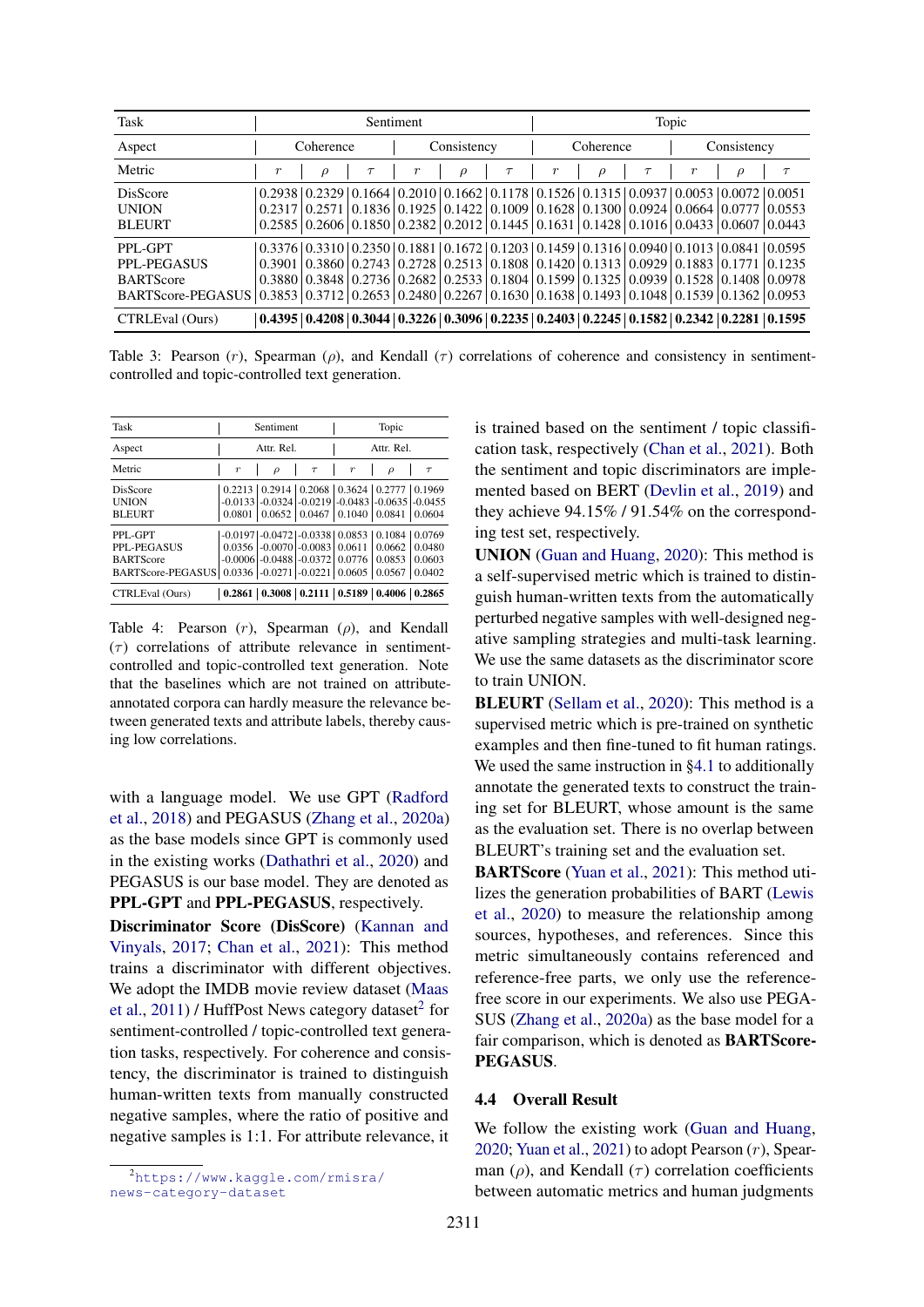to measure the performance of different metrics.

The overall results on sentiment-controlled and topic-controlled text generation are shown in Table [3](#page-5-1) and [4.](#page-5-2) We can observe that CTRLEval outperforms other baselines with a large margin, indicating the effectiveness of our metric on different evaluation aspects. In Table [4,](#page-5-2) unsupervised baselines can hardly measure the relevance between generated texts and attribute labels because they only provide a task-agnostic score which is weakly relevant to this specific aspect. For comparison, our metric, which supports the evaluation for different aspects of generated texts via the design of text infilling tasks, can obtain much better performance and even outperform the supervised baselines.

<span id="page-6-0"></span>

| Metric                                      | Aspect                               |        |        |  |  |  |  |
|---------------------------------------------|--------------------------------------|--------|--------|--|--|--|--|
|                                             | Coherence   Consistency   Attr. Rel. |        |        |  |  |  |  |
| CTRLEval (Ours)                             | 0.2403                               | 0.2342 | 0.5189 |  |  |  |  |
| Weight of Pattern Evaluators (w/o $\beta$ ) |                                      |        |        |  |  |  |  |
| $w/$ mean( $\cdot$ )                        | 0.2295                               | 0.1927 | 0.5091 |  |  |  |  |
| w / max(·)                                  | 0.2323                               | 0.1772 | 0.5170 |  |  |  |  |
| $w/min(\cdot)$                              | 0.1518                               | 0.1559 | 0.4153 |  |  |  |  |
| Pattern Function (w/o $f\&q$ )              |                                      |        |        |  |  |  |  |
| w/PPL-GPT-PF                                | 0.2041                               | 0.2169 | 0.4376 |  |  |  |  |
| w/BARTScore-PF                              | 0.1236                               | 0.1843 | 0.3972 |  |  |  |  |

#### 4.5 Ablation Study

Table 5: Pearson correlation of ablation models in topic-controlled text generation.

To further investigate the effect of each module, we conduct ablation studies on the weight of pattern evaluators and the design of pattern functions. For the weight of evaluators, we use the mean, maximum and minimum values of all the evaluators as the final result rather than the weighted sum based on the factor  $\beta$ . As for the design of pattern functions, we fix the base model and replace our input and output patterns  $(f \& g)$  with those of PPL-GPT [\(Radford et al.,](#page-10-19) [2018\)](#page-10-19) and BARTScore [\(Yuan et al.,](#page-10-3) [2021\)](#page-10-3). The pattern functions of these ablation models are not designed for text infilling tasks. Both of them remove the mask token in the input pattern, and PPL-GPT additionally places the input pattern at the beginning of the output pattern.

The results in Table [5](#page-6-0) show that each module in our metric contributes to the final performance. As for the weight of evaluators, we can observe that our weight factor performs better than common aggregation functions especially in consistency, indicating the necessity of the well-designed ensemble method when the number of pattern evaluators is small. Also, our pattern functions outperform those of other baselines, thereby showing the effectiveness of text infilling tasks which can fully utilize pre-trained models in an unsupervised setting.

### 4.6 Analysis on Generalization Ability

Generalization ability is essential for automatic metrics to evaluate open-ended text generation models. In this section, we will test whether our metric can be generalizable to measure the generated texts faced with model drift and quality drift.

#### 4.6.1 Model Drift

<span id="page-6-1"></span>

Figure 2: Pearson correlation on the generated results from four generation models in the task of topiccontrolled text generation.

To measure whether CTRLEval is reliable to assess the generated results of different models, we split the evaluation set into four subsets based on the generation model and calculate Pearson correlation between each metric and human judgments.

The results in Figure [2](#page-6-1) show that our metric can outperform other baselines on the generated texts of all the generation models. Simultaneously, CTRLEval can achieve stable performance with smaller variances when evaluating different generation models, indicating that our metric can generalize to the model drift better.

#### 4.6.2 Quality Drift

To evaluate the generalization ability of CTRLEval on the generated texts with different qualities, we follow the existing work [\(Sellam et al.,](#page-10-13) [2020;](#page-10-13) [Guan](#page-9-4)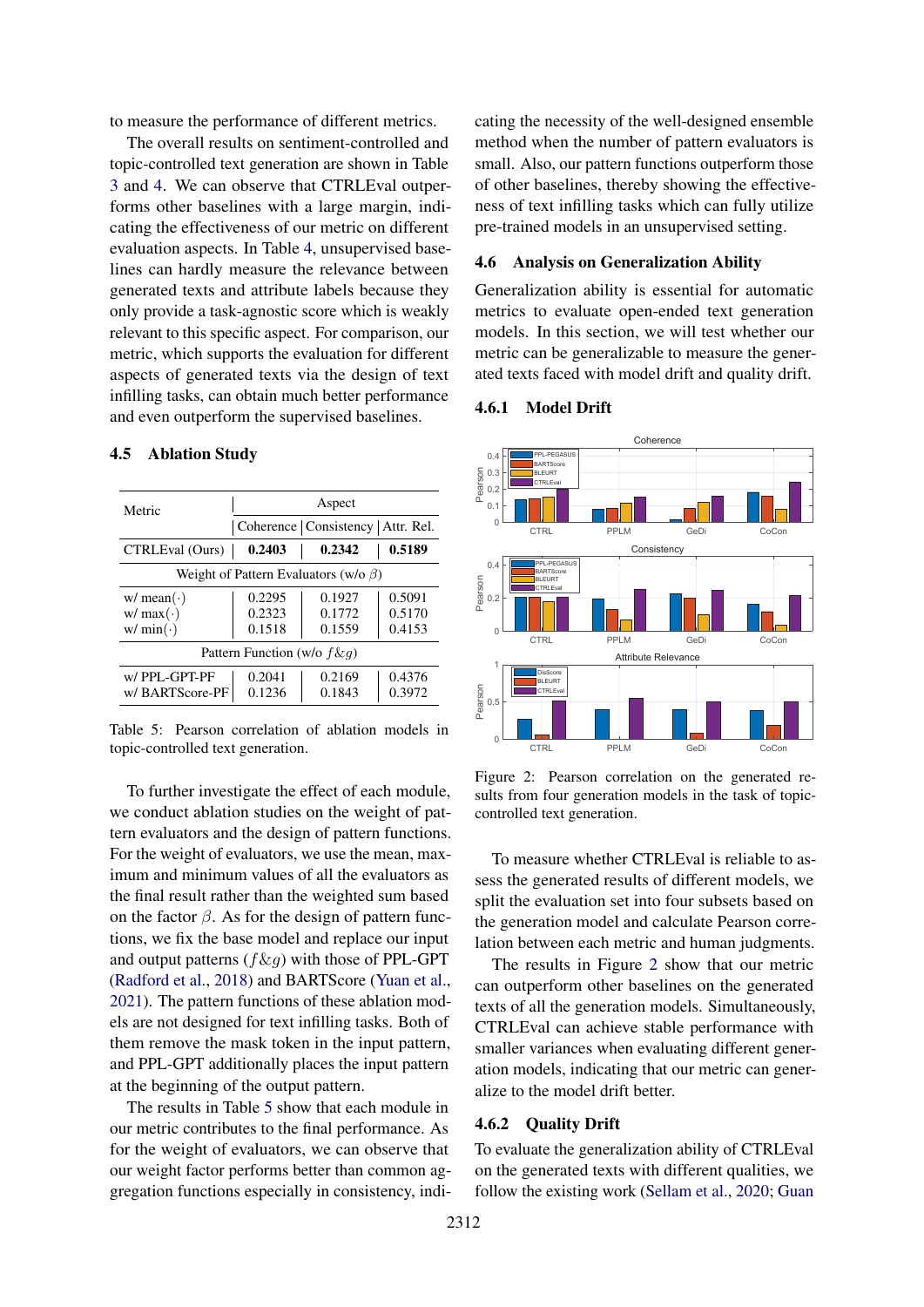<span id="page-7-1"></span>

Figure 3: Top: The number of samples with different coherence scores in the four biased evaluation subsets. Bottom: Pearson correlation of different metrics on the biased evaluation subsets.

[and Huang,](#page-9-4) [2020\)](#page-9-4) to construct four biased subsets based on the coherence score of topic-controlled text generation. We first sort all the samples in the evaluation set and use the quartiles to split them into four subsets with the index from 0 to 3. Then, we create four biased subsets. For the  $j<sup>th</sup>$  subset, we sampled the generated texts which belong to the original  $i^{th}$  subset with a probability of  $\frac{1}{|j-i|+1}$ where  $i, j = 0, 1, 2, 3$ . Thus, the four biased subsets have different distributions of generated texts with different qualities, as shown in Figure [3.](#page-7-1)

We then calculate the Pearson correlation between each metric and human judgments. The results in Figure [3](#page-7-1) show that CTRLEval has higher correlations than the baselines on the evaluation subsets with different qualities. Also, our metric can achieve more stable performance on different subsets, which shows our better generalization ability to deal with quality drift.

### 4.7 Analysis on the Number of Evaluators

To investigate how the number of pattern evaluators affects the performance, we randomly sample the evaluators 20 times when evaluating attribute relevance in topic-controlled text generation, and illustrate mean values and standard deviations of each number of evaluators in Figure [4.](#page-7-2)

Figure [4](#page-7-2) shows that as the number of evaluators increases, the mean value of our performance can be persistently improved while the standard deviation is gradually reduced. This demonstrates the necessity of devising multiple pattern evaluators for each aspect, which can alleviate the bias brought by the pattern design. The comparison between the pattern functions of CTRLEval and other base-

<span id="page-7-2"></span>

Figure 4: Pearson correlation of the models with different numbers of evaluators.

lines indicates our superior performance on all the numbers of evaluators.

#### <span id="page-7-0"></span>4.8 Analysis on Base Model

<span id="page-7-3"></span>

| Base Model $#Param$ |              |                  | Aspect                               |                  |
|---------------------|--------------|------------------|--------------------------------------|------------------|
|                     |              |                  | Coherence   Consistency   Attr. Rel. |                  |
| <b>PEGASUS</b>      | 568M         | 0.3044           | 0.2235                               | 0.2111           |
| <b>BART</b><br>T5   | 400M<br>770M | 0.3123<br>0.2930 | 0.1650<br>0.2350                     | 0.1951<br>0.2075 |

Table 6: Kendall correlation of CTRLEval with different base models in sentiment-controlled text generation. #Param means the number of parameters.

Since our method can adapt to different pretrained models whose pre-training task is text infilling, we additionally choose BART [\(Lewis et al.,](#page-9-18) [2020\)](#page-9-18) and T5 [\(Raffel et al.,](#page-10-20) [2020\)](#page-10-20) as our base model, and present the results in Table [6.](#page-7-3)

Table [6](#page-7-3) shows that PEGASUS and T5 obtain comparable performance on all the evaluation aspects, which indicates that our well-designed text infilling tasks can be transferable to T5 without considerable modification. As for BART which performs worse on consistency and attribute relevance, we conjecture that the fewer parameters and the form of pre-training tasks may limit the performance. Since the pre-training task of BART is to generate the complete text rather than only the masked part of the input text, it may not be good at the evaluation involving a short span of texts, such as the prefix in the evaluation of consistency and the label word in attribute relevance.

We also provide the analysis on the number of parameters in Appendix [B](#page-11-1) and the case study in Appendix [C.](#page-11-2)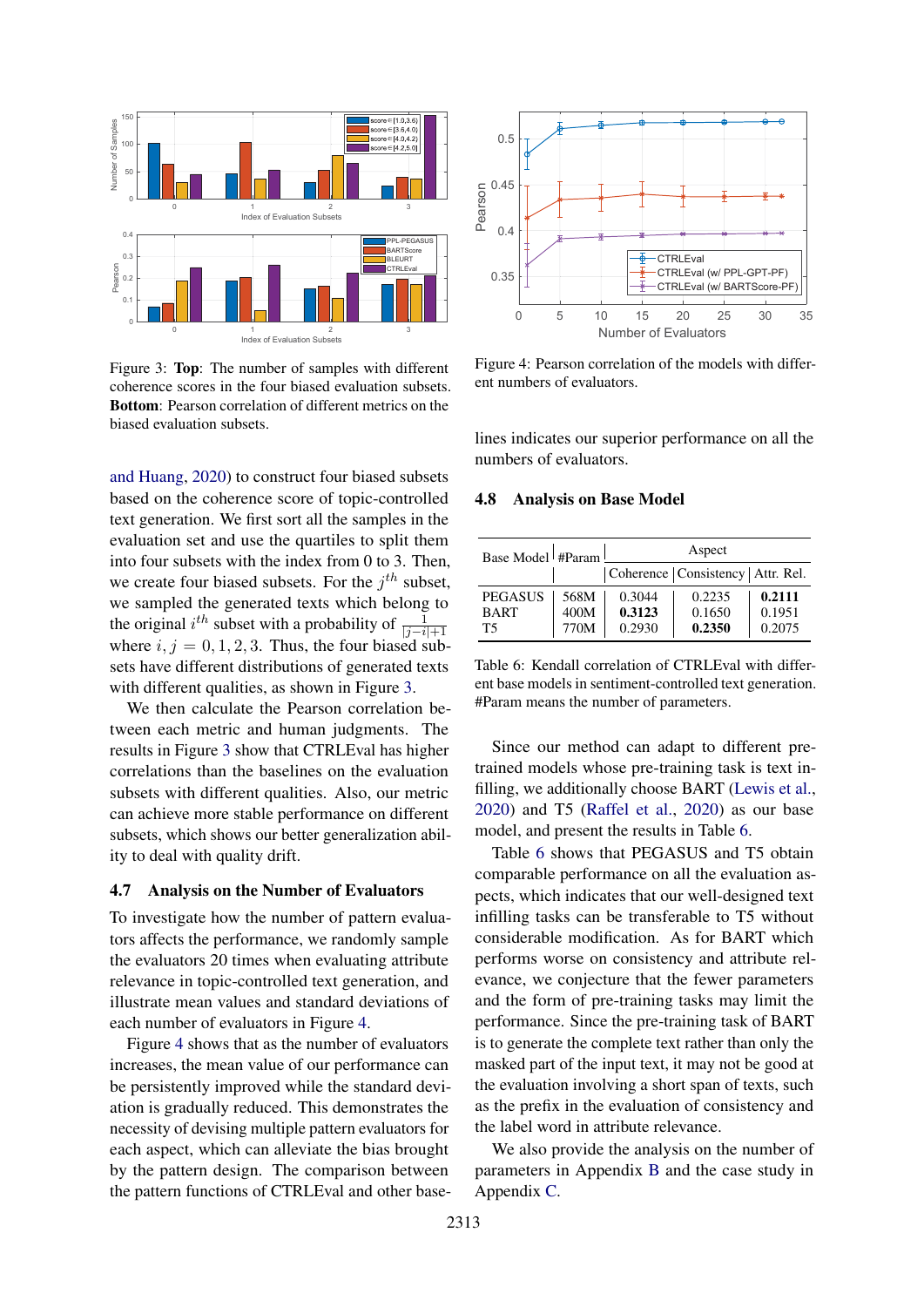## 5 Discussion

Extension to More Control Variables: In this paper, we evaluate the relationship between generated texts and two control variables (including content prefixes and attribute labels) via consistency and attribute relevance, respectively. We can also extend our metric to other control variables by designing additional pattern evaluators to measure the relationship between generated texts and each variable, respectively. We will further investigate the extensibility of our metric in the future work.

Design of Pattern Evaluators: With the rapid development of prompt tuning, recent works have proposed new methods on the design of prompts and verbalizers [\(Gao et al.,](#page-9-19) [2021;](#page-9-19) [Lester et al.,](#page-9-20) [2021\)](#page-9-20), which provide alternatives to our metric in attribute relevance. Also, the weight factor of each evaluator can be set as diversity metrics [\(Hashimoto et al.,](#page-9-2) [2019\)](#page-9-2) besides NISF in coherence and consistency. We will leave the exploration of more settings on pattern evaluators as the future work.

## 6 Conclusion

We present an unsupervised reference-free metric called CTRLEval for evaluating controlled text generation. This metric formulates the evaluation of different aspects into multiple text infilling tasks, and utilizes the ensemble of generation probabilities from a pre-trained model in different tasks as the evaluation result. Experimental results indicate that CTRLEval obtains higher correlations with human judgments and shows better generalization ability for addressing model drift and quality drift.

### Acknowledgments

This work was supported by the National Science Foundation for Distinguished Young Scholars (with No. 62125604) and the NSFC projects (Key project with No. 61936010 and regular project with No. 61876096). This work was also supported by the Guoqiang Institute of Tsinghua University, with Grant No. 2019GOG1 and 2020GOG0005.

## Ethics Statement

We construct an evaluation set for evaluating controlled text generation. The data samples in this set are all from the existing works with open-source codes, model checkpoints, and generated results. We directly use the generated results if the authors have released them. Otherwise, we adopt the same

setting as the original papers to make these models generate texts. We do not apply extra selection strategies to the generated results.

We resort to Amazon Mechanical Turk (AMT) for the annotation of this evaluation set. We do not invade the privacy or collect personal information of annotators. We pay each annotator \$0.06 for each survey including four generated texts and one negative sample. The payment is determined based on the length of data samples. We additionally ask annotators to check whether there is a potential ethical problem in the data, and remove these problematic data in the evaluation set. After annotation on AMT, we manually review all the annotated samples from an ethical perspective. However, we admit that there may still exist unpredictable bias in this evaluation set.

## References

- <span id="page-8-4"></span>Satanjeev Banerjee and Alon Lavie. 2005. METEOR: an automatic metric for MT evaluation with improved correlation with human judgments. In *Proceedings of the Workshop on Intrinsic and Extrinsic Evaluation Measures for Machine Translation and/or Summarization*, pages 65–72.
- <span id="page-8-2"></span>Peter F. Brown, Stephen Della Pietra, Vincent J. Della Pietra, Jennifer C. Lai, and Robert L. Mercer. 1992. An estimate of an upper bound for the entropy of english. *Comput. Linguistics*, 18(1):31–40.
- <span id="page-8-6"></span>Asli Celikyilmaz, Elizabeth Clark, and Jianfeng Gao. 2020. Evaluation of text generation: A survey. *arXiv preprint arXiv:2006.14799*.
- <span id="page-8-1"></span>Alvin Chan, Yew-Soon Ong, Bill Pung, Aston Zhang, and Jie Fu. 2021. Cocon: A self-supervised approach for controlled text generation. In *9th International Conference on Learning Representations*.
- <span id="page-8-0"></span>Sumanth Dathathri, Andrea Madotto, Janice Lan, Jane Hung, Eric Frank, Piero Molino, Jason Yosinski, and Rosanne Liu. 2020. Plug and play language models: A simple approach to controlled text generation. In *8th International Conference on Learning Representations*.
- <span id="page-8-3"></span>Mingkai Deng, Bowen Tan, Zhengzhong Liu, Eric Xing, and Zhiting Hu. 2021. Compression, transduction, and creation: A unified framework for evaluating natural language generation. In *Proceedings of the 2021 Conference on Empirical Methods in Natural Language Processing*, pages 7580–7605.
- <span id="page-8-5"></span>Jacob Devlin, Ming-Wei Chang, Kenton Lee, and Kristina Toutanova. 2019. BERT: pre-training of deep bidirectional transformers for language understanding. In *Proceedings of the 2019 Conference of the North American Chapter of the Association for*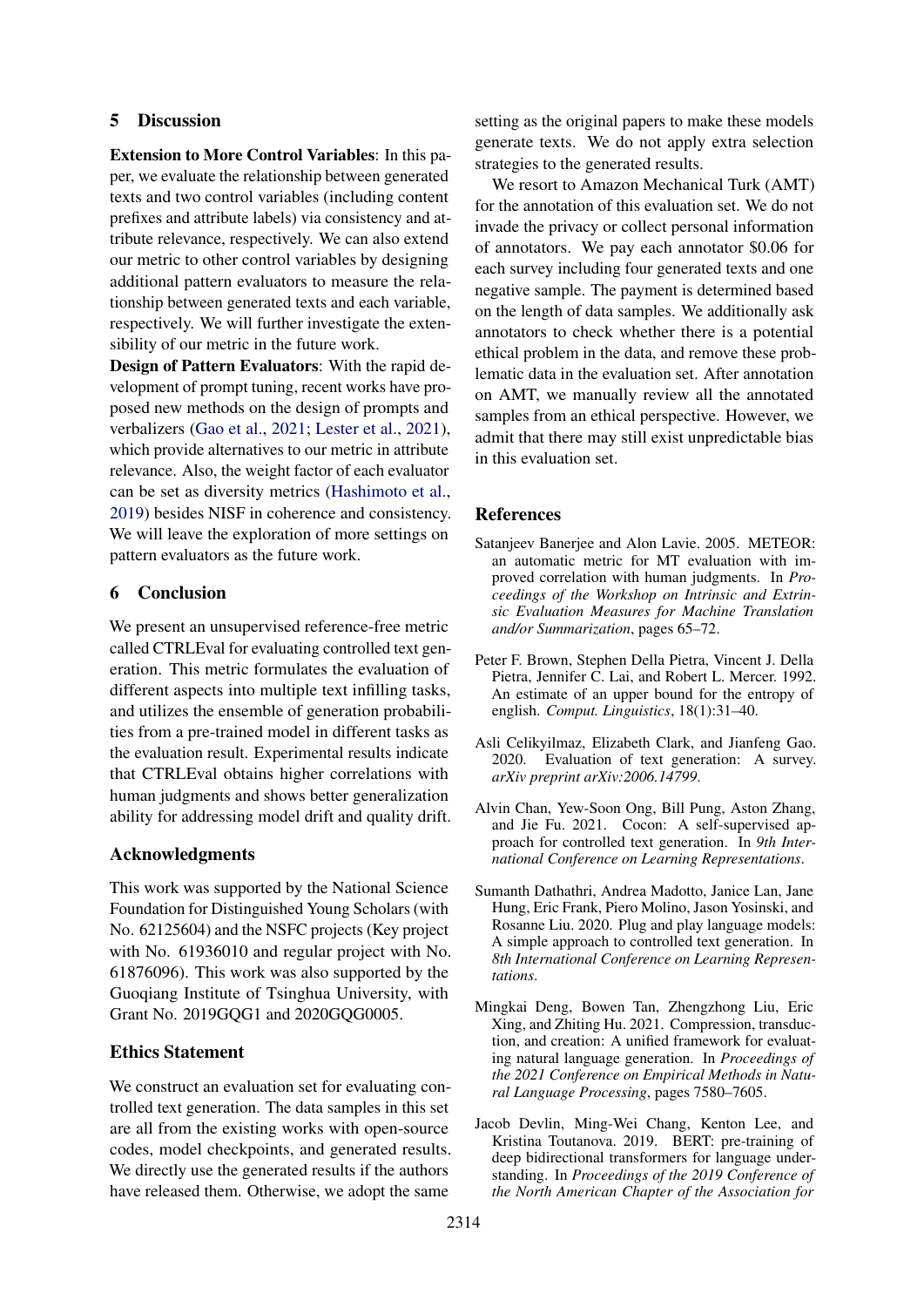*Computational Linguistics: Human Language Technologies*, pages 4171–4186.

- <span id="page-9-5"></span>Jessica Ficler and Yoav Goldberg. 2017. Controlling linguistic style aspects in neural language generation. In *Proceedings of the Workshop on Stylistic Variation*, pages 94–104.
- <span id="page-9-19"></span>Tianyu Gao, Adam Fisch, and Danqi Chen. 2021. Making pre-trained language models better few-shot learners. In *Proceedings of the 59th Annual Meeting of the Association for Computational Linguistics and the 11th International Joint Conference on Natural Language Processing*, pages 3816–3830.
- <span id="page-9-3"></span>Cristina Garbacea, Samuel Carton, Shiyan Yan, and Qiaozhu Mei. 2019. Judge the judges: A large-scale evaluation study of neural language models for online review generation. In *Proceedings of the 2019 Conference on Empirical Methods in Natural Language Processing and the 9th International Joint Conference on Natural Language Processing*, pages 3966–3979.
- <span id="page-9-12"></span>Sarik Ghazarian, Johnny Wei, Aram Galstyan, and Nanyun Peng. 2019. Better automatic evaluation of open-domain dialogue systems with contextualized embeddings. In *Proceedings of the Workshop on Methods for Optimizing and Evaluating Neural Language Generation*, pages 82–89.
- <span id="page-9-13"></span>Yuxian Gu, Xu Han, Zhiyuan Liu, and Minlie Huang. 2021. Ppt: Pre-trained prompt tuning for few-shot learning. *arXiv preprint arXiv:2109.04332*.
- <span id="page-9-4"></span>Jian Guan and Minlie Huang. 2020. UNION: an unreferenced metric for evaluating open-ended story generation. In *Proceedings of the 2020 Conference on Empirical Methods in Natural Language Processing*, pages 9157–9166.
- <span id="page-9-14"></span>Jian Guan, Zhexin Zhang, Zhuoer Feng, Zitao Liu, Wenbiao Ding, Xiaoxi Mao, Changjie Fan, and Minlie Huang. 2021. Openmeva: A benchmark for evaluating open-ended story generation metrics. In *Proceedings of the 59th Annual Meeting of the Association for Computational Linguistics and the 11th International Joint Conference on Natural Language Processing*, pages 6394–6407.
- <span id="page-9-2"></span>Tatsunori B. Hashimoto, Hugh Zhang, and Percy Liang. 2019. Unifying human and statistical evaluation for natural language generation. In *Proceedings of the 2019 Conference of the North American Chapter of the Association for Computational Linguistics: Human Language Technologies*, pages 1689–1701.
- <span id="page-9-6"></span>Zhiting Hu, Zichao Yang, Xiaodan Liang, Ruslan Salakhutdinov, and Eric P. Xing. 2017. Toward controlled generation of text. In *Proceedings of the 34th International Conference on Machine Learning*, volume 70, pages 1587–1596.
- <span id="page-9-16"></span>Anjuli Kannan and Oriol Vinyals. 2017. Adversarial evaluation of dialogue models. *arXiv preprint arXiv:1701.08198*.
- <span id="page-9-7"></span>Pei Ke, Jian Guan, Minlie Huang, and Xiaoyan Zhu. 2018. Generating informative responses with controlled sentence function. In *Proceedings of the 56th Annual Meeting of the Association for Computational Linguistics*, pages 1499–1508.
- <span id="page-9-0"></span>Nitish Shirish Keskar, Bryan McCann, Lav R Varshney, Caiming Xiong, and Richard Socher. 2019. Ctrl: A conditional transformer language model for controllable generation. *arXiv preprint arXiv:1909.05858*.
- <span id="page-9-8"></span>Ben Krause, Akhilesh Deepak Gotmare, Bryan Mc-Cann, Nitish Shirish Keskar, Shafiq Joty, Richard Socher, and Nazneen Fatema Rajani. 2020. Gedi: Generative discriminator guided sequence generation. *arXiv preprint arXiv:2009.06367*.
- <span id="page-9-15"></span>Klaus Krippendorff. 2018. *Content analysis: An introduction to its methodology*. Sage publications.
- <span id="page-9-20"></span>Brian Lester, Rami Al-Rfou, and Noah Constant. 2021. The power of scale for parameter-efficient prompt tuning. In *Proceedings of the 2021 Conference on Empirical Methods in Natural Language Processing*, pages 3045–3059.
- <span id="page-9-18"></span>Mike Lewis, Yinhan Liu, Naman Goyal, Marjan Ghazvininejad, Abdelrahman Mohamed, Omer Levy, Veselin Stoyanov, and Luke Zettlemoyer. 2020. BART: denoising sequence-to-sequence pretraining for natural language generation, translation, and comprehension. In *Proceedings of the 58th Annual Meeting of the Association for Computational Linguistics*, pages 7871–7880.
- <span id="page-9-11"></span>Jiwei Li, Michel Galley, Chris Brockett, Jianfeng Gao, and Bill Dolan. 2016. A diversity-promoting objective function for neural conversation models. In *The 2016 Conference of the North American Chapter of the Association for Computational Linguistics: Human Language Technologies*, pages 110–119.
- <span id="page-9-9"></span>Chin-Yew Lin. 2004. Rouge: A package for automatic evaluation of summaries. In *Text summarization branches out*, pages 74–81.
- <span id="page-9-1"></span>Alisa Liu, Maarten Sap, Ximing Lu, Swabha Swayamdipta, Chandra Bhagavatula, Noah A. Smith, and Yejin Choi. 2021a. Dexperts: Decodingtime controlled text generation with experts and antiexperts. In *Proceedings of the 59th Annual Meeting of the Association for Computational Linguistics and the 11th International Joint Conference on Natural Language Processing*, pages 6691–6706.
- <span id="page-9-10"></span>Ruibo Liu, Jason Wei, and Soroush Vosoughi. 2021b. Language model augmented relevance score. In *Proceedings of the 59th Annual Meeting of the Association for Computational Linguistics and the 11th International Joint Conference on Natural Language Processing*, pages 6677–6690.
- <span id="page-9-17"></span>Andrew L. Maas, Raymond E. Daly, Peter T. Pham, Dan Huang, Andrew Y. Ng, and Christopher Potts. 2011. Learning word vectors for sentiment analysis. In *The 49th Annual Meeting of the Association for*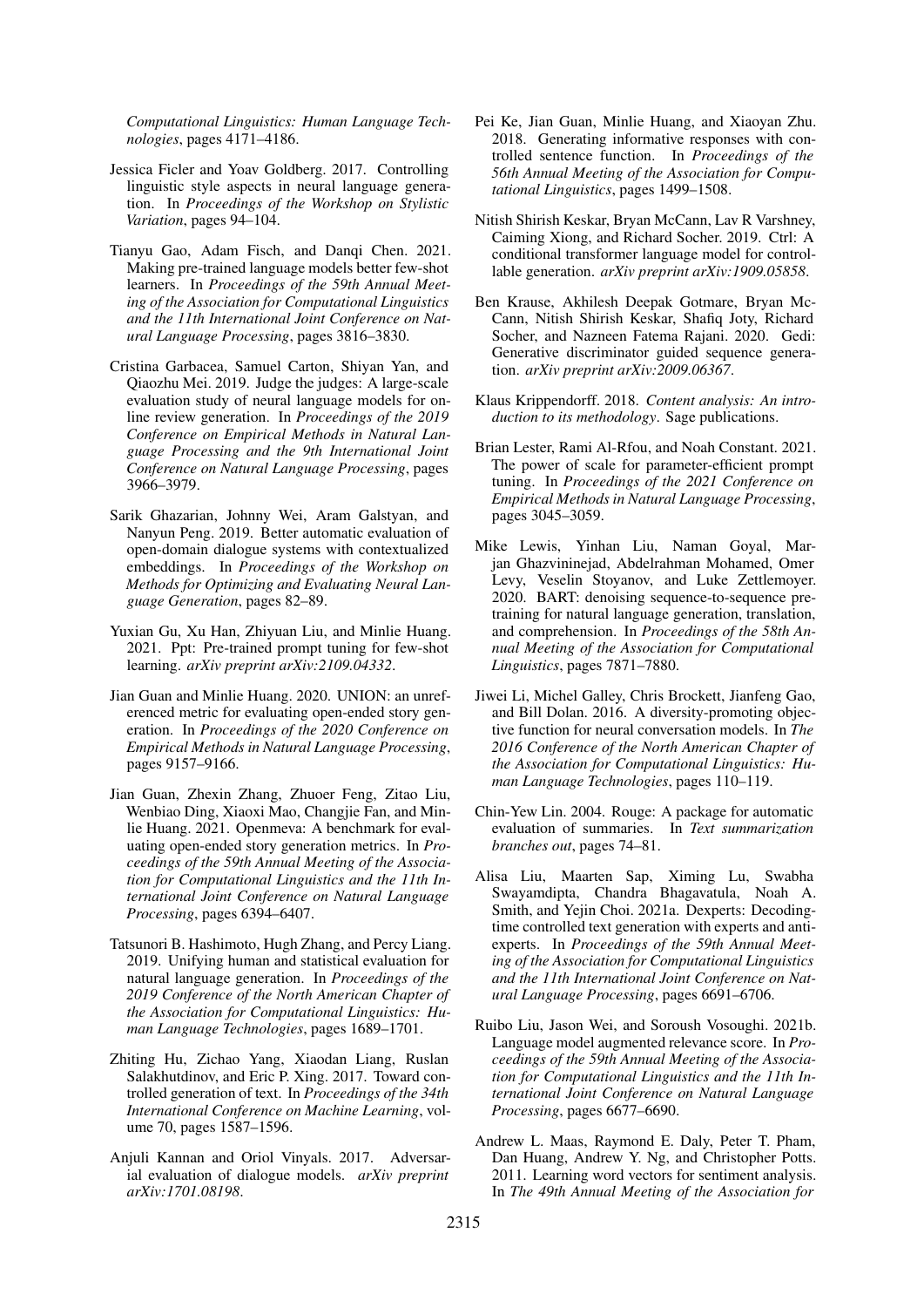*Computational Linguistics: Human Language Technologies*, pages 142–150.

- <span id="page-10-7"></span>Kishore Papineni, Salim Roukos, Todd Ward, and Wei-Jing Zhu. 2002. Bleu: a method for automatic evaluation of machine translation. In *Proceedings of the 40th Annual Meeting of the Association for Computational Linguistics*, pages 311–318.
- <span id="page-10-19"></span>Alec Radford, Karthik Narasimhan, Tim Salimans, and Ilya Sutskever. 2018. Improving language understanding by generative pre-training. *OpenAI Blog*.
- <span id="page-10-20"></span>Colin Raffel, Noam Shazeer, Adam Roberts, Katherine Lee, Sharan Narang, Michael Matena, Yanqi Zhou, Wei Li, and Peter J. Liu. 2020. Exploring the limits of transfer learning with a unified text-to-text transformer. *J. Mach. Learn. Res.*, 21:140:1–140:67.
- <span id="page-10-4"></span>Hannah Rashkin, Asli Celikyilmaz, Yejin Choi, and Jianfeng Gao. 2020. Plotmachines: Outlineconditioned generation with dynamic plot state tracking. In *Proceedings of the 2020 Conference on Empirical Methods in Natural Language Processing*, pages 4274–4295.
- <span id="page-10-14"></span>Timo Schick and Hinrich Schütze. 2021a. Exploiting cloze-questions for few-shot text classification and natural language inference. In *Proceedings of the 16th Conference of the European Chapter of the Association for Computational Linguistics: Main Volume*, pages 255–269.
- <span id="page-10-15"></span>Timo Schick and Hinrich Schütze. 2021b. Few-shot text generation with natural language instructions. In *Proceedings of the 2021 Conference on Empirical Methods in Natural Language Processing*, pages 390–402.
- <span id="page-10-13"></span>Thibault Sellam, Dipanjan Das, and Ankur P. Parikh. 2020. BLEURT: learning robust metrics for text generation. In *Proceedings of the 58th Annual Meeting of the Association for Computational Linguistics*, pages 7881–7892.
- <span id="page-10-11"></span>Tianxiao Shen, Tao Lei, Regina Barzilay, and Tommi S. Jaakkola. 2017. Style transfer from non-parallel text by cross-alignment. In *Advances in Neural Information Processing Systems*, pages 6830–6841.
- <span id="page-10-12"></span>Chongyang Tao, Lili Mou, Dongyan Zhao, and Rui Yan. 2018. RUBER: an unsupervised method for automatic evaluation of open-domain dialog systems. In *Proceedings of the Thirty-Second AAAI Conference on Artificial Intelligence*, pages 722–729.
- <span id="page-10-10"></span>Guy Tevet and Jonathan Berant. 2021. Evaluating the evaluation of diversity in natural language generation. In *Proceedings of the 16th Conference of the European Chapter of the Association for Computational Linguistics: Main Volume*, pages 326–346.
- <span id="page-10-16"></span>Svitlana Vakulenko, Maarten de Rijke, Michael Cochez, Vadim Savenkov, and Axel Polleres. 2018. Measuring semantic coherence of a conversation. In *The Semantic Web - ISWC 2018 - 17th International*

*Semantic Web Conference*, volume 11136, pages 634–651.

- <span id="page-10-0"></span>Kevin Yang and Dan Klein. 2021. FUDGE: controlled text generation with future discriminators. In *Proceedings of the 2021 Conference of the North American Chapter of the Association for Computational Linguistics: Human Language Technologies*, pages 3511–3535.
- <span id="page-10-3"></span>Weizhe Yuan, Graham Neubig, and Pengfei Liu. 2021. Bartscore: Evaluating generated text as text generation. *Advances in Neural Information Processing Systems*, 34.
- <span id="page-10-1"></span>Jingqing Zhang, Yao Zhao, Mohammad Saleh, and Peter J. Liu. 2020a. PEGASUS: pre-training with extracted gap-sentences for abstractive summarization. In *Proceedings of the 37th International Conference on Machine Learning*, volume 119, pages 11328– 11339.
- <span id="page-10-17"></span>Ruqing Zhang, Jiafeng Guo, Yixing Fan, Yanyan Lan, Jun Xu, and Xueqi Cheng. 2018. Learning to control the specificity in neural response generation. In *Proceedings of the 56th Annual Meeting of the Association for Computational Linguistics*, pages 1108– 1117.
- <span id="page-10-9"></span>Tianyi Zhang, Varsha Kishore, Felix Wu, Kilian Q. Weinberger, and Yoav Artzi. 2020b. Bertscore: Evaluating text generation with BERT. In *8th International Conference on Learning Representations*.
- <span id="page-10-8"></span>Wei Zhao, Maxime Peyrard, Fei Liu, Yang Gao, Christian M. Meyer, and Steffen Eger. 2019. Moverscore: Text generation evaluating with contextualized embeddings and earth mover distance. In *Proceedings of the 2019 Conference on Empirical Methods in Natural Language Processing and the 9th International Joint Conference on Natural Language Processing*, pages 563–578.
- <span id="page-10-2"></span>Zihao Zhao, Eric Wallace, Shi Feng, Dan Klein, and Sameer Singh. 2021. Calibrate before use: Improving few-shot performance of language models. In *Proceedings of the 38th International Conference on Machine Learning*, volume 139, pages 12697– 12706.
- <span id="page-10-5"></span>Hao Zhou, Minlie Huang, Tianyang Zhang, Xiaoyan Zhu, and Bing Liu. 2018. Emotional chatting machine: Emotional conversation generation with internal and external memory. In *Proceedings of the Thirty-Second AAAI Conference on Artificial Intelligence*, pages 730–739.
- <span id="page-10-6"></span>Xianda Zhou and William Yang Wang. 2018. Mojitalk: Generating emotional responses at scale. In *Proceedings of the 56th Annual Meeting of the Association for Computational Linguistics*, pages 1128– 1137.
- <span id="page-10-18"></span>Yukun Zhu, Ryan Kiros, Richard S. Zemel, Ruslan Salakhutdinov, Raquel Urtasun, Antonio Torralba, and Sanja Fidler. 2015. Aligning books and movies: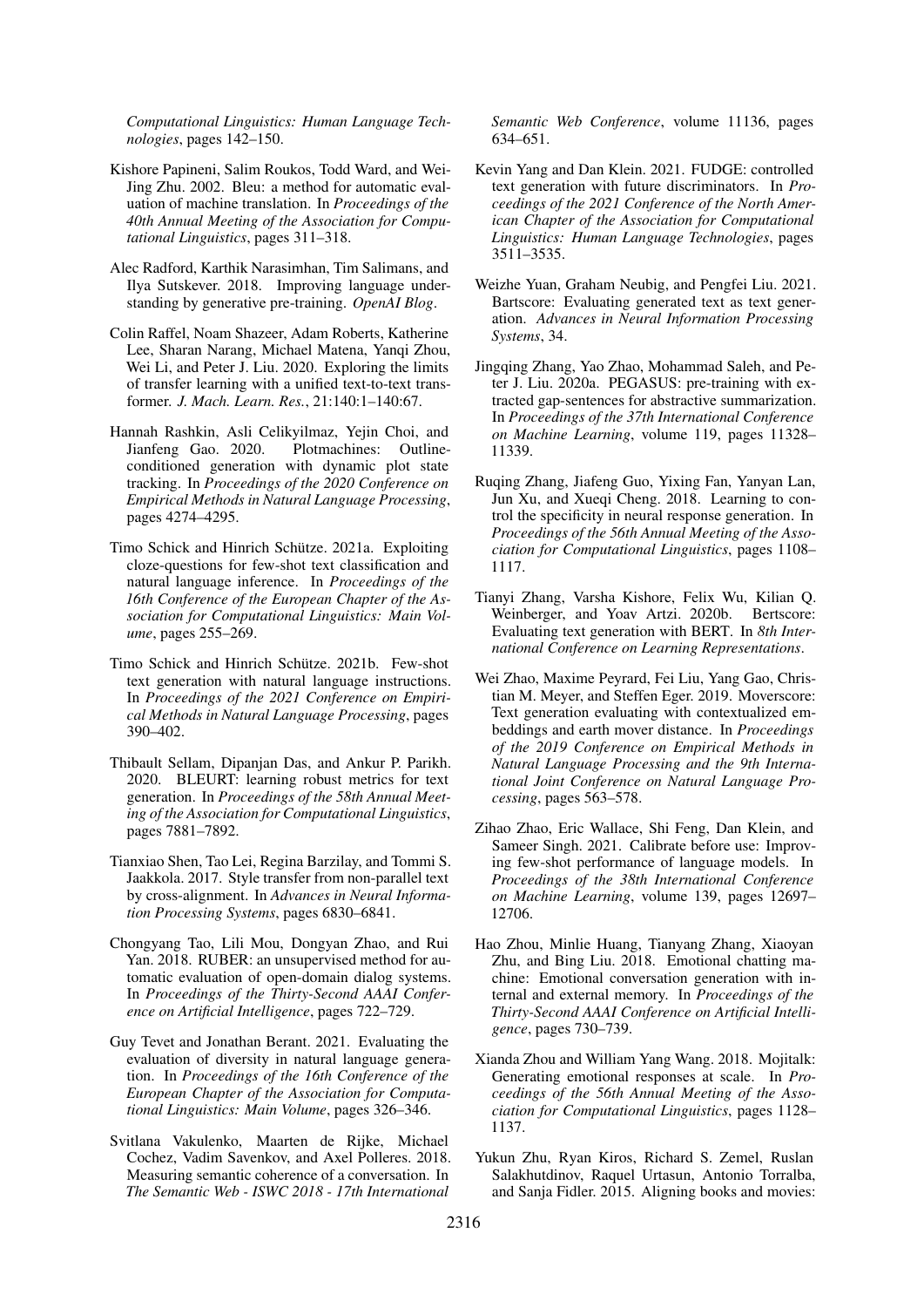Towards story-like visual explanations by watching movies and reading books. In *IEEE International Conference on Computer Vision*, pages 19–27.

## <span id="page-11-0"></span>A Pattern Evaluator for Attribute Relevance

We first choose the prompts and verbalizers which have been shown to work well in the existing works on few-shot text classification [\(Schick and Schütze,](#page-10-14) [2021a;](#page-10-14) [Gao et al.,](#page-9-19) [2021\)](#page-9-19) and generation [\(Schick](#page-10-15) [and Schütze,](#page-10-15) [2021b\)](#page-10-15) as the seed prompts and verbalizers. Then, we expand our prompt set with the following rules: 1) Switching the order of generated texts, prompts, and mask tokens; 2) Collecting the paraphrases of seed prompts just as BARTScore [\(Yuan et al.,](#page-10-3) [2021\)](#page-10-3) does. All the prompts and verbalizers which are used in our experiments are shown in Table [8.](#page-12-0)

#### <span id="page-11-1"></span>B Analysis on the Number of Parameters

<span id="page-11-3"></span>

| Base Model #Param                            |                     | Aspect                     |                                      |                            |  |  |
|----------------------------------------------|---------------------|----------------------------|--------------------------------------|----------------------------|--|--|
|                                              |                     |                            | Coherence   Consistency   Attr. Rel. |                            |  |  |
| T5-small<br>T <sub>5</sub> -base<br>T5-large | 60M<br>220M<br>770M | 0.2389<br>0.2847<br>0.2930 | 0.1495<br>0.2053<br>0.2350           | 0.1765<br>0.1867<br>0.2075 |  |  |

Table 7: Kendall correlation of CTRLEval with T5 small, T5-base, and T5-large in sentiment-controlled text generation. #Param means the number of parameters.

We further conduct experiments on the base model with different numbers of parameters. Since the authors of PEGASUS [\(Zhang et al.,](#page-10-1) [2020a\)](#page-10-1) do not release the model checkpoint of PEGASUSbase, we choose T5-small, T5-base and T5-large [\(Raffel et al.,](#page-10-20) [2020\)](#page-10-20) as our base models respectively, and present the results in Table [7.](#page-11-3) The results show that larger numbers of parameters can benefit the model performance while degrading the computation efficiency.

### <span id="page-11-2"></span>C Case Study

To intuitively show how our metric works in the evaluation of controlled text generation, we provide some cases on the three evaluation aspects, including coherence (Figure [6\)](#page-12-1), consistency (Figure [6\)](#page-12-1), and attribute relevance (Figure [7\)](#page-13-0). Since the range of various metrics is always different, it may be less meaningful to directly compare the absolute value of each metric. Thus, we follow

<span id="page-11-4"></span>

Figure 5: The score and weight of each evaluator for evaluating attribute relevance of the second sample in Figure [7.](#page-13-0)

the existing works [\(Guan and Huang,](#page-9-4) [2020;](#page-9-4) [Liu](#page-9-10) [et al.,](#page-9-10) [2021b\)](#page-9-10) to conduct a pairwise comparison on different samples.

The results in Figure [6](#page-12-1) and [7](#page-13-0) show that our metric can give accordant preferences with human judgments, indicating the effectiveness of our metric on all three evaluation aspects. To further show how each pattern evaluator works in the overall evaluation result, we take the second sample in Fig-ure [7](#page-13-0) as an example and visualize the weight  $\beta(I)$ and score  $s(I)$  in Figure [5.](#page-11-4) We can observe that most of the pattern evaluators assign high scores to this sample which agree with the human judgment. Simultaneously, the weight factor automatically reduces the effect of low-quality evaluators which also plays an important role in the final evaluation result.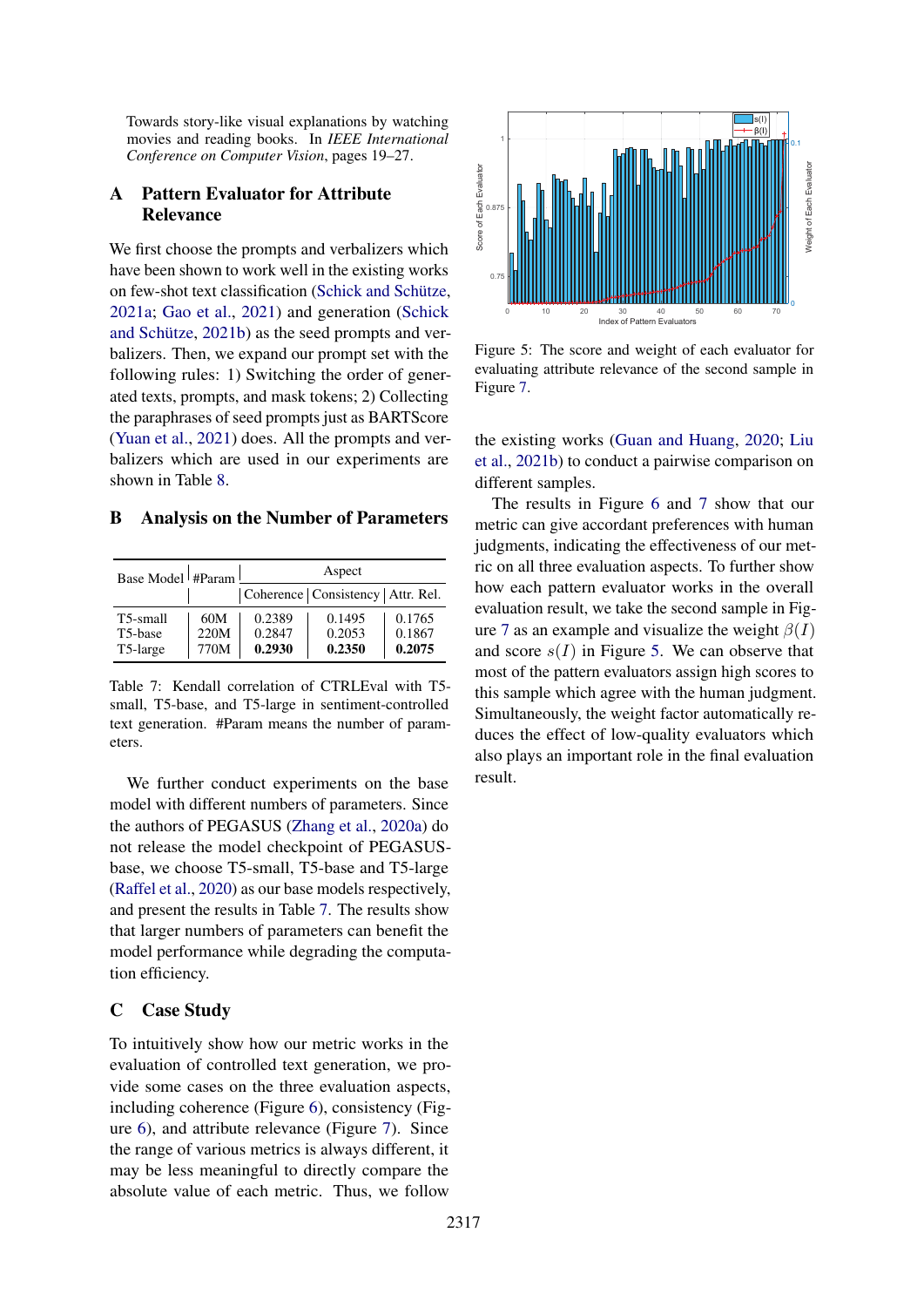<span id="page-12-0"></span>

|      | Task   Sentiment                                                                                                                                       |                                                                                                                                                                                                                         |  |  |  |  |
|------|--------------------------------------------------------------------------------------------------------------------------------------------------------|-------------------------------------------------------------------------------------------------------------------------------------------------------------------------------------------------------------------------|--|--|--|--|
|      | Seed Prompt                                                                                                                                            | <b>Expanded Prompt</b>                                                                                                                                                                                                  |  |  |  |  |
| f(I) | Y In summary, it was $[M]$ .                                                                                                                           | To sum up, it was $[M]$ . Y<br>In summary, it was $[M]$ . $Y$ $Y$ To sum up, it was $[M]$ .<br>Y All in all, it was $[M]$ .<br>All in all, it was $[M]$ . Y<br>Y In brief, it was $[M]$ .<br>In brief, it was $[M]$ . Y |  |  |  |  |
|      | Y It was $[M]$ .                                                                                                                                       | It was $[M]$ . Y<br>Y It seems $[M]$ .<br>It seems $[M]$ . Y<br>Y It appears $[M]$ .<br>It appears $[M]$ . Y<br>Y It becomes $[M]$ . It becomes $[M]$ . Y                                                               |  |  |  |  |
|      | $Y$ Really [M]!                                                                                                                                        | Really [M]! $Y$<br>$Y$ Just [M]!<br>$Y$ Actually [M]!<br>Just $[M]$ ! $Y$<br>Actually $[M]$ ! $Y$<br>$Y$ So [M]!<br>So $[M]'Y$                                                                                          |  |  |  |  |
| g(I) | Verbalizer                                                                                                                                             |                                                                                                                                                                                                                         |  |  |  |  |
|      |                                                                                                                                                        | $v(Positive, Negative) = \{(good, bad), (positive, negative), (great, terrible)\}\$                                                                                                                                     |  |  |  |  |
|      | Task   Topic                                                                                                                                           |                                                                                                                                                                                                                         |  |  |  |  |
|      | Seed Prompt                                                                                                                                            | <b>Expanded Prompt</b>                                                                                                                                                                                                  |  |  |  |  |
|      | News: $[M]$ Y<br>$Y$ Article: [M]<br>Article: $[M]$ $Y$ $Y$ Summary: $[M]$<br>$Y$ News: [M]<br>Report: $[M]$ Y<br>Summary: $[M]$ $Y$ $Y$ Report: $[M]$ |                                                                                                                                                                                                                         |  |  |  |  |
| f(I) | $Y$ It was about [M]                                                                                                                                   | It was about $[M]$ . Y It was around $[M]$ . It was around $[M]$ . Y<br>Y It was related to $[M]$ .<br>It was related to $[M]$ . $Y$ $Y$ It was towards $[M]$ .<br>It was towards $[M]$ . Y                             |  |  |  |  |
|      | Y It was a piece of [M] news.   Y It was a [M] summary.                                                                                                | It was a piece of [M] news. $Y$ $Y$ It was a [M] article. It was a [M] article. $Y$<br>It was a [M] summary, $Y$ $Y$ It was a [M] report.<br>It was a $[M]$ report. Y                                                   |  |  |  |  |
|      | Y What $[M]$ news!                                                                                                                                     | Y What a $[M]$ article!<br>What a $[M]$ article! Y<br>What $[M]$ news! Y<br>Y What a $[M]$ summary!<br>What a $[M]$ summary! Y Y What a $[M]$ report!<br>What a [M] report! $Y$                                         |  |  |  |  |
| g(I) | Verbalizer                                                                                                                                             |                                                                                                                                                                                                                         |  |  |  |  |
|      | $v$ (Computers, Politics, Religion, Science) = {(computers, politics, religion, science)}                                                              |                                                                                                                                                                                                                         |  |  |  |  |

Table 8: Prompts and verbalizers used in the evaluation of attribute relevance, where  $I = (X, a, Y)$  indicates the prefix, the attribute label, and the generated text, respectively.

<span id="page-12-1"></span>

| Aspect         |              | Coherence                                                                                                                                                                                                                                                                                                                                                                                                                                                                                              |                               |                         |                    |                 |
|----------------|--------------|--------------------------------------------------------------------------------------------------------------------------------------------------------------------------------------------------------------------------------------------------------------------------------------------------------------------------------------------------------------------------------------------------------------------------------------------------------------------------------------------------------|-------------------------------|-------------------------|--------------------|-----------------|
| ID             |              | Generated Text (Y)                                                                                                                                                                                                                                                                                                                                                                                                                                                                                     | PPL-PEGASUS<br>$(\downarrow)$ | <b>BARTScore</b><br>(1) | CTRLEval<br>(1)    | Human<br>Rating |
| $\mathbf{1}$   |              | (1) The book is an excellent introduction to the subject of macroeconomics.<br>(2) It provides a great overview and introduces you to many important concepts such as<br>inflation, interest rates, capital flows, etc.<br>(3) This book should be read by anyone interested in economics or financial markets.<br>(4) I would recommend it for both students who are just starting out with their studies on<br>finance and also seasoned professionals looking for some new perspectives on finance. | 2.6089<br>(29)                | $-3.2914$<br>(84)       | $-1.4495$<br>(3)   | 4.8<br>(55)     |
| $\overline{2}$ |              | (1) The book is a wonderful, beautifully designed and beautiful book, and a must-read<br>for anyone interested in the history of the American revolution.<br>(2) It is an excellent introduction to the subject, and has been highly recommended to all<br>of the students I have taught.<br>(3) The author is also a superb speaker, and his lectures are extremely engaging.                                                                                                                         | 2.6052<br>(28)                | $-2.9722$<br>(22)       | $-2.1080$<br>(42)  | 4.6<br>(127)    |
| Aspect         |              | Consistency                                                                                                                                                                                                                                                                                                                                                                                                                                                                                            |                               |                         |                    |                 |
| ID             | Prefix $(X)$ | Generated Text (Y)                                                                                                                                                                                                                                                                                                                                                                                                                                                                                     | PPL-PEGASUS<br>$(\downarrow)$ | <b>BARTScore</b><br>(1) | CTRLEval<br>(1)    | Human<br>Rating |
| $\mathbf{1}$   | The painting | The painting is very nice and I am happy with my purchase. It looks great<br>in our living room as a decorative piece rather than an actual picture of<br>the painting. However, it was not packaged well at all. When we received<br>it, there were several pieces broken off from each other on one side so<br>that when you hang it up, they are all hanging crooked.                                                                                                                               | 3.3785<br>(181)               | $-3.7656$<br>(185)      | $-3.2493$<br>(123) | 3.8<br>(38)     |
| 2              | The painting | The painting is way too short! But, that's all I can do in this short bit of a<br>post. But for those who don't know I'm a high school art teacher, and I<br>like to teach art, craft, or anything creative to kids at all ages. So I've tried<br>to write a little about the process in the first post.                                                                                                                                                                                               | 3.0690<br>(122)               | $-3.5702$<br>(139)      | $-4.1035$<br>(259) | 2.8<br>(234)    |

Figure 6: Evaluation cases on coherence and consistency in sentiment-controlled text generation. The result of each metric is provided by the absolute value of the evaluation score and the rank of this score over all the evaluation results of the corresponding metric. To improve readability, we label each sentence with its order in the evaluation of coherence and highlight the prefix in bold when evaluating consistency.